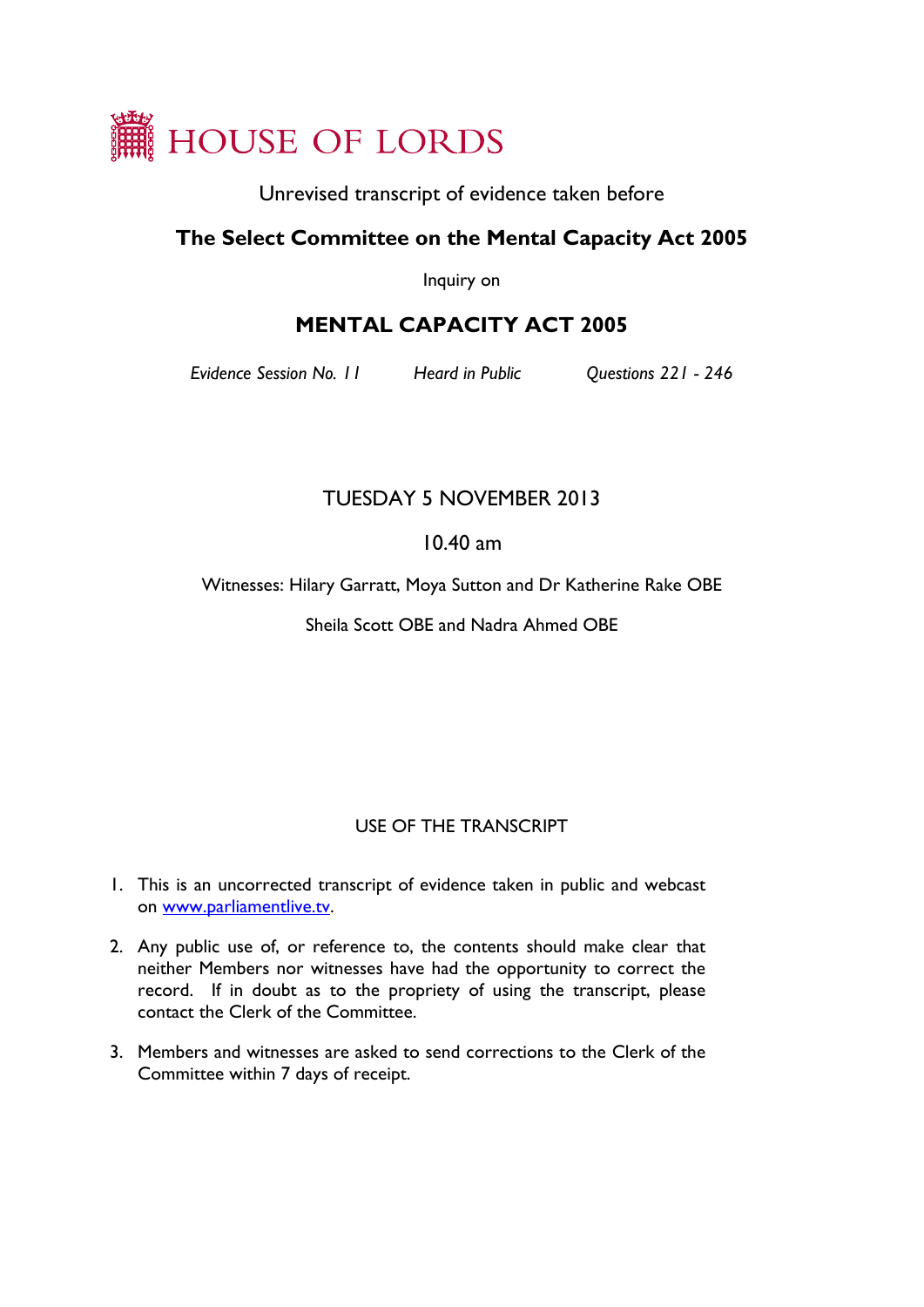Members present

Lord Hardie (Chairman) Baroness McIntosh of Hudnall Baroness Andrews Baroness Barker Baroness Browning Baroness Hollins Baroness Shephard of Northwold Lord Swinfen Lord Turnberg

### **Examination of Witnesses**

 $\overline{\phantom{a}}$ 

**Hilary Garratt**, Director of Nursing, Commissioning and Health Improvement, NHS England, **Moya Sutton**, Head of Safeguarding, NHS England, and **Dr Katherine Rake OBE**, Chief Executive Officer, Healthwatch England

**Q221 The Chairman:** Good morning. Welcome to this evidence session. Thank you for your written submissions. The evidence is video recorded and also transcribed, so you should be aware of that. Can I start by referring to the changes that have taken place in the NHS and the reforms in the NHS, and also the changes in the local authorities and the likely changes in social care? How has the Mental Capacity Act featured in those changes and are the health and social care systems in a better or worse position?

*Hilary Garratt:* I will open on that question. Our new system, from an NHS perspective, creates opportunities for us. There are two major reasons for that. First, it is a clinically led system now, which is different from the system we had before, which was largely managerially led. It is a system that is based on outcomes and measured on outcomes, which includes patients, experience and quality. That means we are on a journey in respect of accountability for process to one that is more around achieving outcomes for patients, particularly our most vulnerable. Those are the two key characteristics of the changes.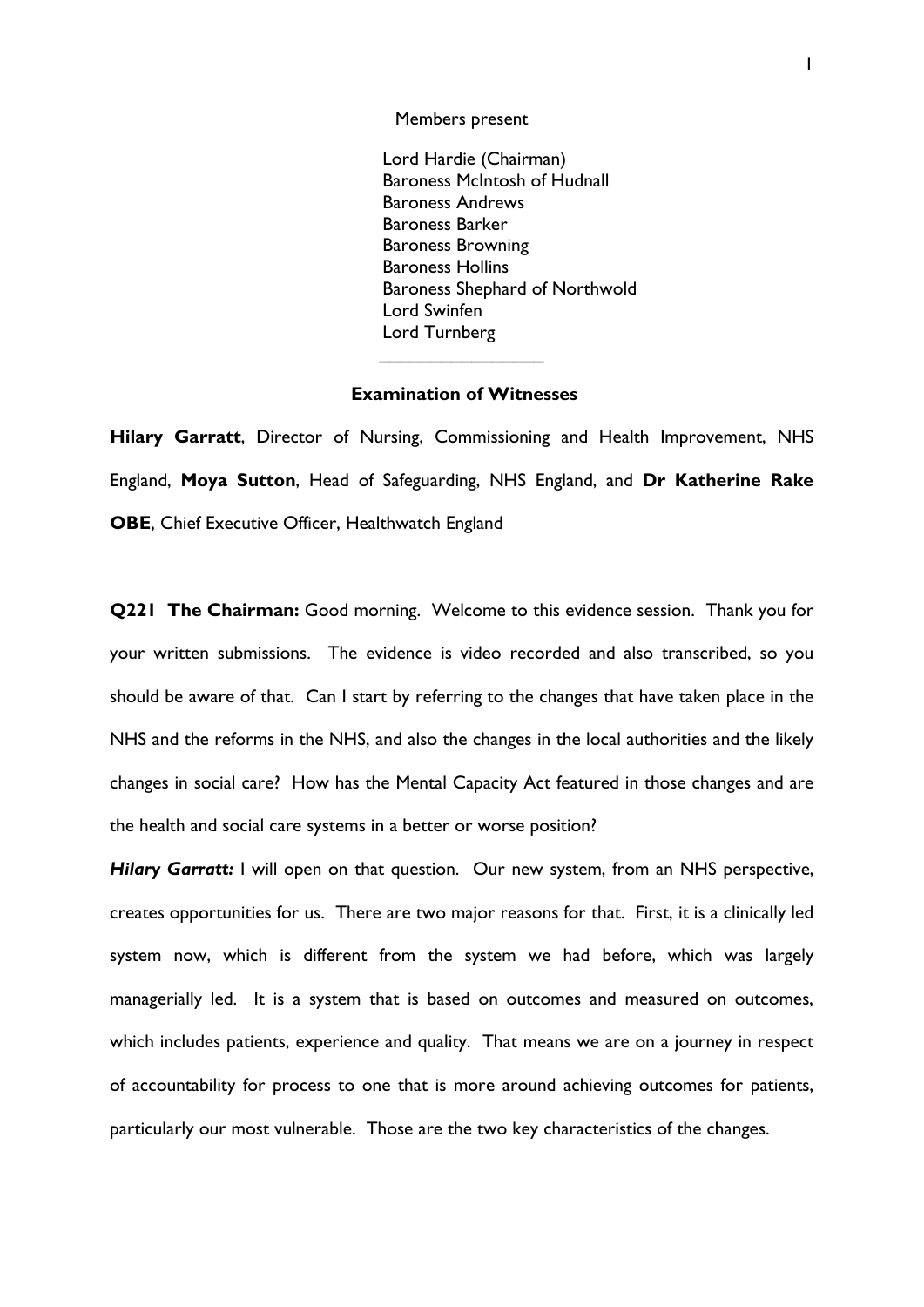Just to explain the changes, we have got 211 CCGs now across the country that are led predominantly by clinicians at governing body level. To support those we have got 27 area teams that have a medical director and a nursing director with responsibility for safeguarding. At CCG level, I should mention that each CCG has to have a lead for the Mental Capacity Act and safeguarding.

We have got 27 area teams and then we have four regions. Of the four regional levels, we have got two key people giving a clinical perspective: the director of nursing, who is responsible for safeguarding, who works in partnership with a medical director as well. That just gives you a flavour of how we have put leadership for safeguarding and the Mental Capacity Act at every level of the system.

At national level, we have got an accountability for safeguarding and the Mental Capacity Act invested in the Chief Nursing Officer portfolio, and I work directly for the Chief Nursing Officer in my director capacity for NHS England. Moya, who I appointed some six months ago, is our Head of Safeguarding. Throughout that whole system, we have got clinical leadership at every level and, with that, an accountability for outcomes as well.

The other big thing that we need to take advantage of, which has the greatest opportunity to work, is the establishment of our partnerships—partnerships locally between CCGs, health and wellbeing boards, local safeguarding boards for adults, our regulators locally, and with the whole range of providers, including the third sector. It is working through those relationships in a new system that we need to take advantage of.

Then we have our partnerships nationally with NHS England, the Department of Health, our regulators, Health Education England. That is demonstrated for one through the new national steering group, which you may have heard about, through the Department of Health. That gives a national steer on the Mental Capacity Act. We have got other forums too, where we work with the Department of Health and other national bodies.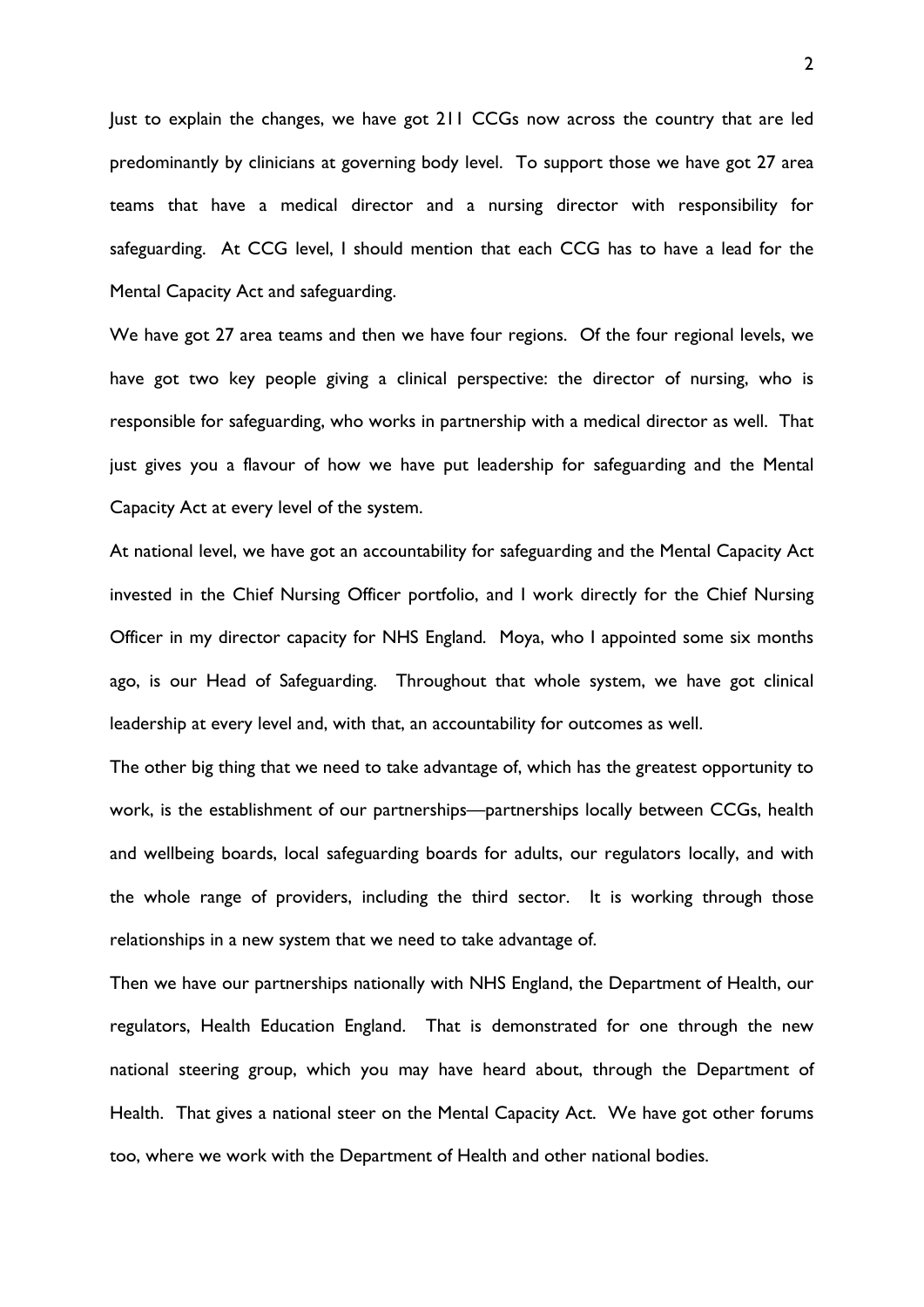To steer our practice, in terms of mental capacity and safeguarding, we have an assurance and accountability framework for safeguarding our vulnerable people. That sets out clearly our roles, responsibilities and the duties of NHS England at all levels of the system. It sets out how we have to work clearly in partnership to discharge those duties. I will just stop there in case you want to ask any questions.

**The Chairman:** You are setting out the duties on various people, but what systems are in place to ensure these duties are implemented?

*Hilary Garratt:* It is a national system. I chair a national safeguarding board for adults and children. On that, we have representatives from each part of the system in NHS England. We have designated professionals, clinical leaders from CCGs, from area teams, from regional groups, and we have clear work streams there. One of the work streams is making sure that we have got clear implementation of the Mental Capacity Act. We have done some rapid appraisals about where we are in terms of capability, confidence, training, etc.

Locally, we have local safeguarding forums for each area team, which bring together safeguarding experts from the CCGs that they support and, equally, they do the same. At a local level, our CCGs and area teams are present at local safeguarding boards as well, and some safeguarding boards have sub-groups—sub-boards—that clearly focus on the Mental Capacity Act as well. So, again, it is mirroring the partnerships nationally. It is mirroring those locally and making sure we have shared protocols and shared arrangements.

**Q222 Baroness Andrews:** Can I ask you to go further into your particular statement that you have done appraisals of where we are? I know that at a time of enormous change—top to bottom, sideways and everything else—it is not going to be easy to hang on to some of the professional understandings because teams will have changed, expertise will have moved and so on. It is obviously really important that what is understood about the MCA and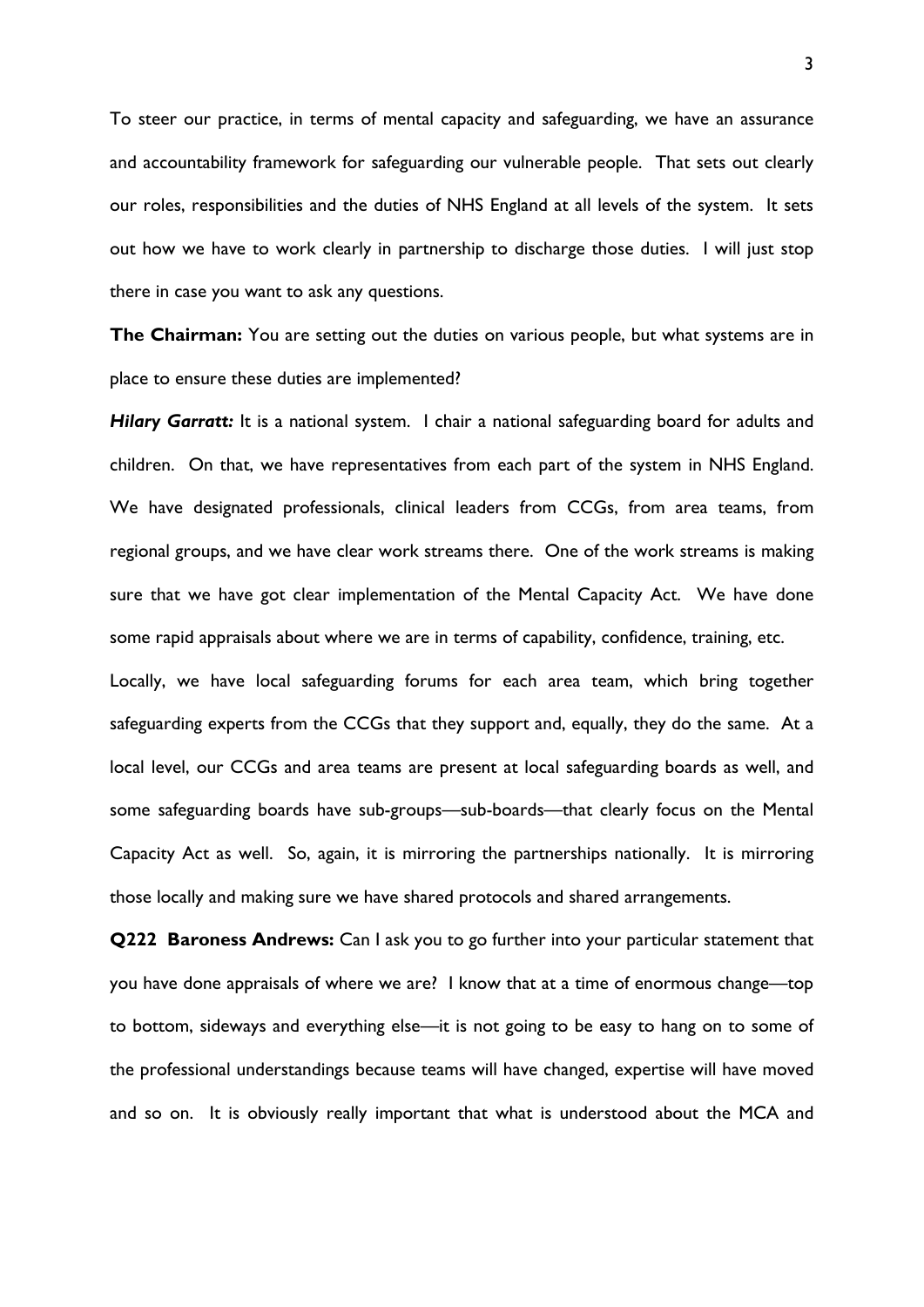where it is understood is held on to. Can you say where you are without going into huge structural descriptions?

*Hilary Garratt:* I am very mindful of the changes and the potential loss of expertise. In April—first of all within the first couple of months—we did a rapid appraisal and, within that, we asked frontline staff at CCG level, representative of a number of CCGs nationally, three key questions: A) have you got a Mental Capacity Act lead and what is their background? B) have you got access to training and advice when you need it? The third question slips my mind.

*Moya Sutton:* The third question related to the changes from 1 April with regard to the local authority becoming the supervisory body and whether that arrangement had impacted adversely and negatively on the system. I think, if I can perhaps take over from Hilary here, the focus of the questions was very timely for us, prompted by, I have to say, the House of Lords inquiry, because it made us want to test at the frontline how things have moved in a very short period of time.

You are absolutely right: holding on to teams and organisational memory with such major change is obviously very challenging. It is fair to say that we were quite impressed with the response. The rapid reference group responded through the CCGs to say that they felt there was great support with the local authority arrangements and that they had access to advice as and when they required it.

There is an issue with regard to training—we know that—and inconsistency of application. Certainly, after today, that has prompted us to further interrogate a number of key areas. Although we have asked a number of CCGs about the new arrangements, what we want to do is ask every CCG about the new arrangements. What we do not want—we do know there is regional variation—is the CCG in Sefton absolutely flying the flag and everything being fantastic, and our vulnerable patients and families having access to fantastic service and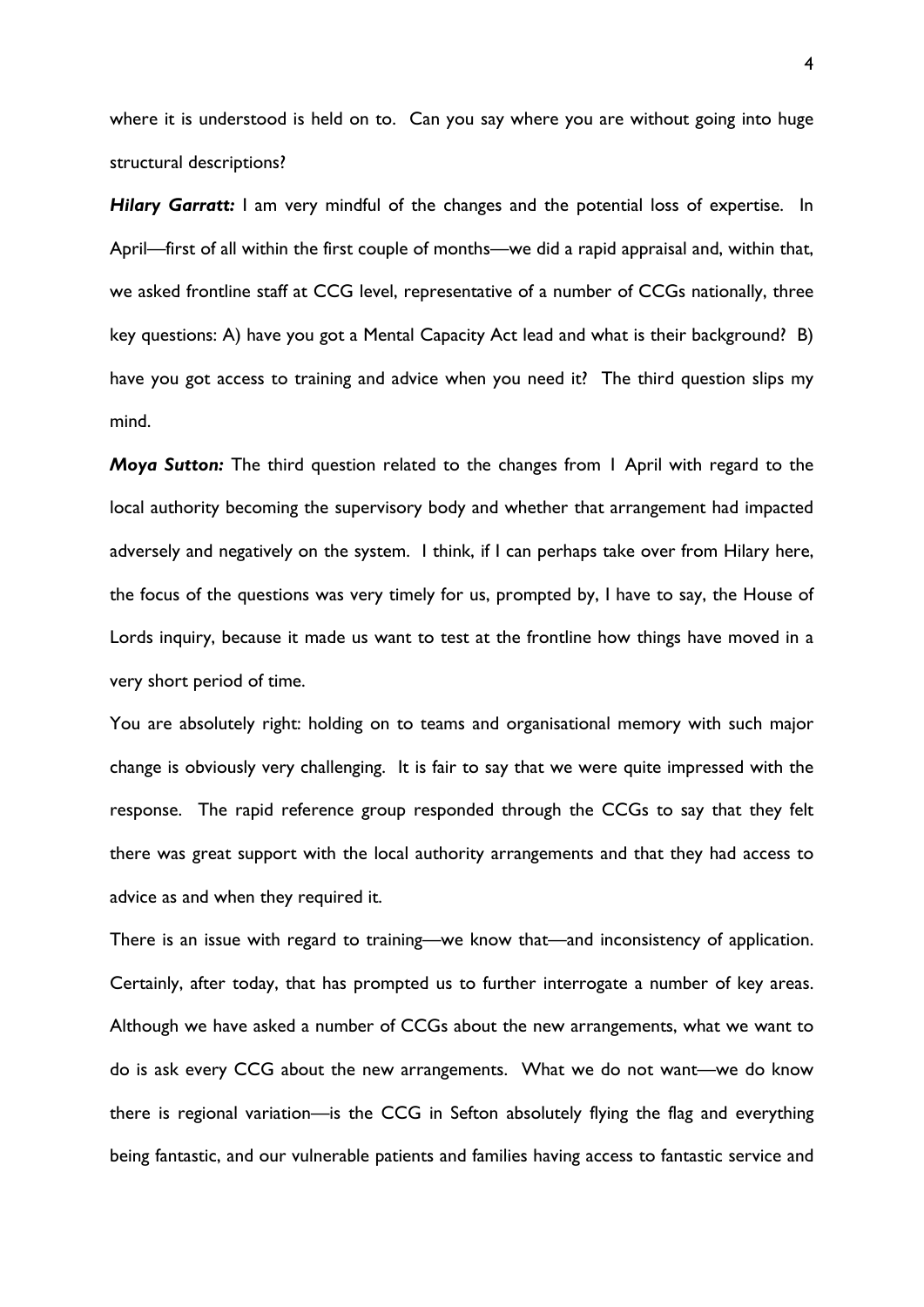then, down the road in Knowsley, you have got a completely different set of systems. However, the initial feedback was positive, and we are pleased about that.

**Q223 Baroness McIntosh of Hudnall:** I just wanted to ask you about this much-used phrase "culture change", which has come up both from people giving us evidence and in the discourse as we have gone along. There is frequent reference to the need for culture change in order for the provisions of the Mental Capacity Act to be better understood and implemented. First of all, how do you go about creating culture change, particularly within the NHS, which is a very complex organisation and operates at many levels, as you have just described?

Also, it has a systemic responsibility. Clearly, there are areas where it operates at the micro level, but it is a macro-policy level certainly that you are operating at. In particular, can you identify whether there are any aspects of the way that people view the Mental Capacity Act that might make them anxious about implementing it or understanding how to implement it? One of the examples that has been put up to us is that, at a ground level, as it were, people are anxious about the possibility of becoming embroiled in litigation—court cases—and that makes them nervous and not as front foot, if I can put it that way, as they might need to be in order to make the Mental Capacity Act work well. Do you have any reflections on that?

*Hilary Garratt:* I will open that in terms of the general response around culture. One of the things we have learned through some of national cases—Francis and Winterbourne—is the need to return to the basics and to have clear expressions of what our values are. Throughout the strategies that we have developed in NHS England, we refer to what we call now our six Cs. I will just refer to that.

This was developed by over 10,000 clinicians and care staff, predominantly led originally through nursing—there are a lot of us—but it is inclusive of everybody; it relates to everybody who works in the NHS. It contains a clear articulation—this came from the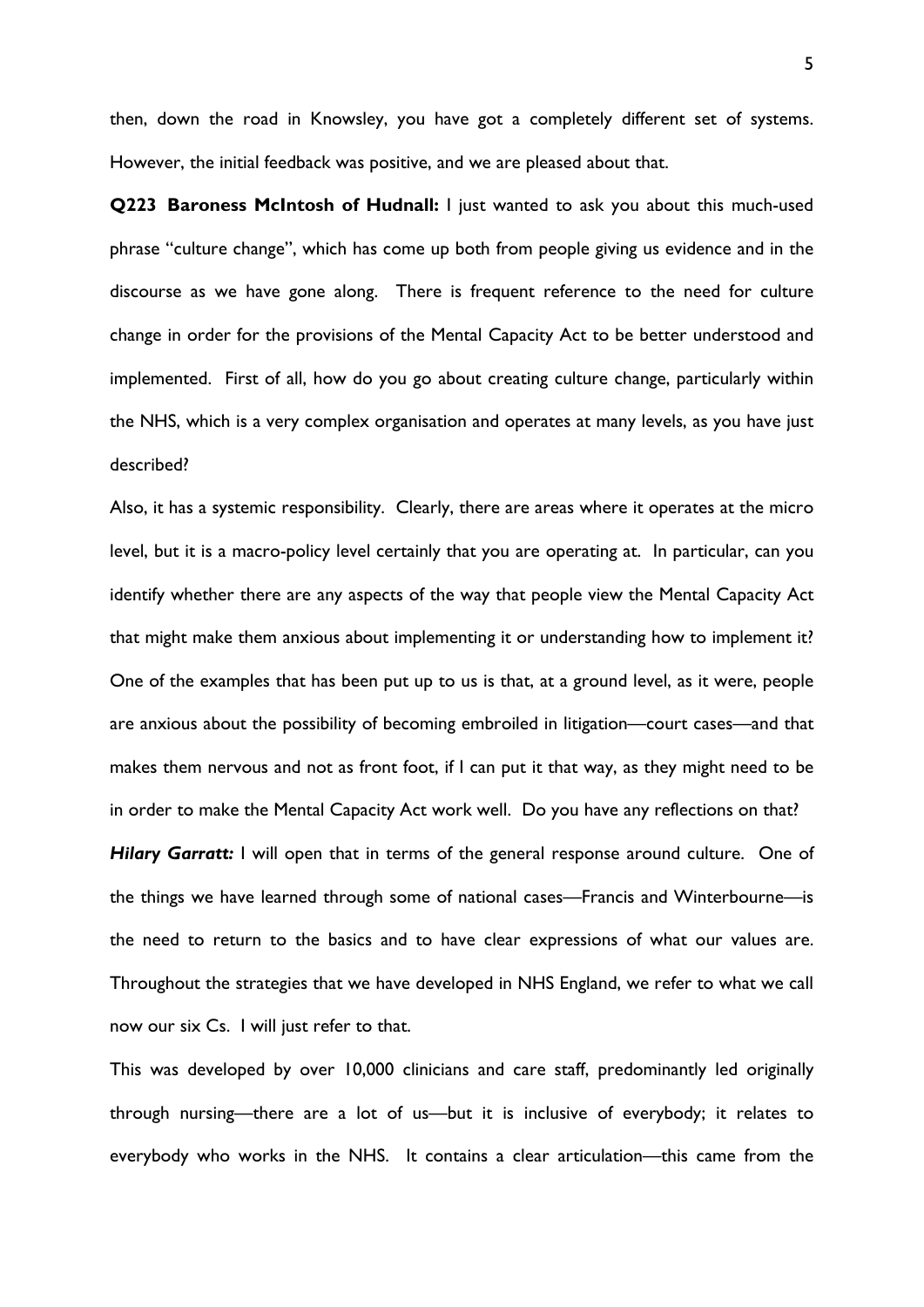frontline—that we need to go back to express what we were trained to do and what we came to do. We have got the values of care, compassion, competence, communication, courage and commitment. However, they are not just words; we have got clear action areas that will support us to implement these. Those action areas are leading to some clear changes, which gives us more confidence. We are just about to issue some guidance to the system on getting the staff right within organisations in terms of using evidence-based tools for making sure you have got the right amount of staff at the right level at the right time.

There is also a work stream, for example, on measuring culture, but we need to do that frequently, so it is not just a one-off test. We need to make sure that in measuring culture we are measuring how staff feel, how patients feel and how we correlate that with patient outcomes. Investing in leadership is really important to us as well. We have invested quite a significant amount of money to make sure that our ward managers and team leaders in the community get the right leadership development and we give them the confidence to do the right things.

Measuring outcomes is a real clear action area in there, and we need to be transparent about those outcomes as well. They include patient experience—how people feel about the services—and making sure that the correlation, as I said, between positive staff and positive patient experience is really clearly demonstrated.

The other thing about culture is really making sure our medical leadership of the CCGs clinical leadership of the CCGs—is a real signal generator and role model for these values. We need to make sure they have appropriate value-based conversations with their other colleagues—be that in primary care or within any provider, with the local authorities, in terms of partners or whatever.

One of the key features is to make sure we recruit for values and retain for values, so people's PDPs and appraisals feature value-based competencies, and that we get feedback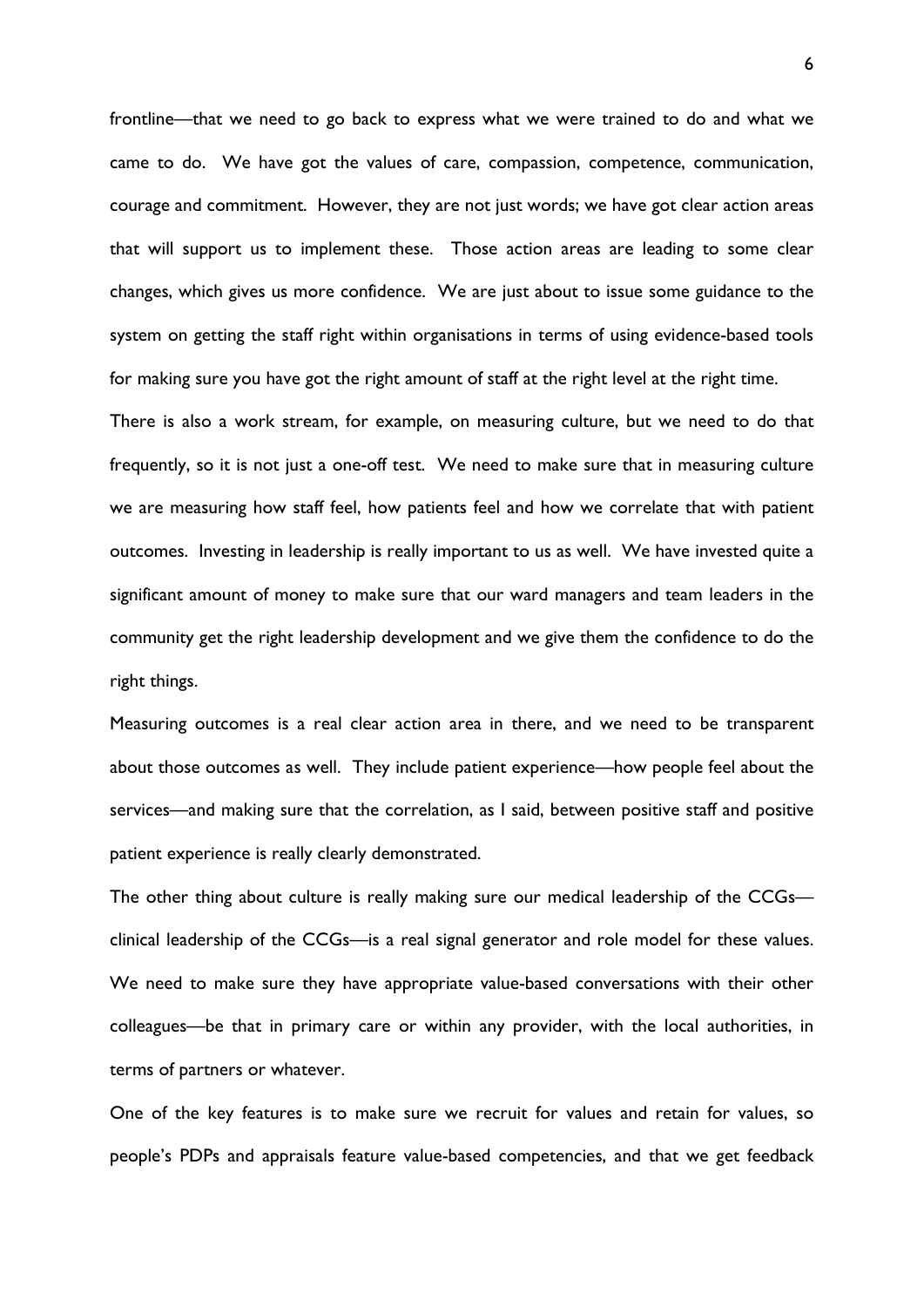from patients on how people are performing as well. The other really key thing for us is about fostering teamwork: nurses influence doctors; doctors influence allied health professionals. It is that sense of teamwork that gives patients more confidence that they are being cared for in a holistic way. The measurement of values has to feature in all that we do now, and this will be a journey. We are talking about the measurement of values we need to measure an individual's performance on, and values of teamwork performance on values and organisational work performance on values as well.

The other thing about values is that we need to collaborate at a local level so we develop early warning systems, which will give us a sense when the culture is not quite right. We really need to keep an eye on safety, quality and performance issues at a local level. That is where our commissioners, providers, regulators and partners get together locally through our quality surveillance groups, so that they can have honest discussions around culture and values.

**Q224 The Chairman:** Can I just stop you? We are fairly constrained for time, so it is important that you try to get the message over as concisely as possible. Can I move to Dr Rake to see what contribution you wish to make at this point?

**Dr Rake:** Thank you very much. Just to briefly introduce the new role of Healthwatch: we are a new organisation, with Healthwatch locally in 152 local areas. We have been specifically tasked to look at the health and social care system through the eyes of the individual consumer. You get quite a different perspective, so I just wanted to reflect a little bit both on the reforms that you were talking about and the cultural issue.

One of the things I would say around the reforms is, whilst there is an enormous potential there, individuals are actually incredibly confused by the array of reforms that we see currently. Clearly, one of the culture changes that we need to see happening across health particularly, but health and social care, is the move from the practitioner knowing best and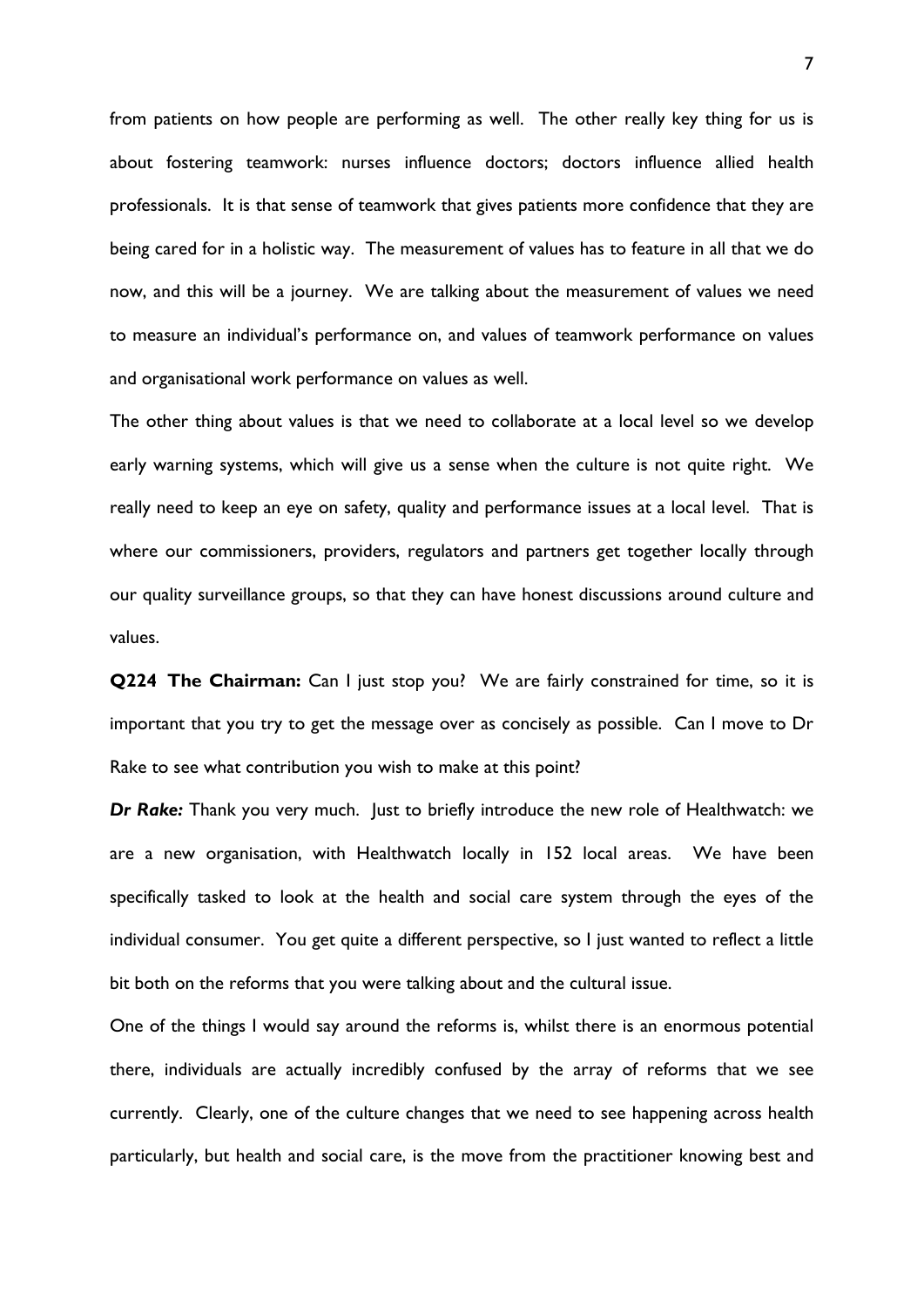doing to people, to where individuals are feeling fully empowered and engaged as individuals. We know that currently people do not feel adequately listened to, engaged and involved in the decisions that affect their lives. Whilst, clearly, professional competence and expertise is absolutely critical, it is only a part of the issue and the individual also brings their own understanding and knowledge of their condition and their outcomes.

Part of our role is really to be independent of the system and to operate as a national challenge, but also locally, to make sure that the policy statements—the strong policy statements that you have in the MCA and elsewhere—are reflected in reality. One of the pictures that we are seeing right across the country is of enormous diversity. We think it is absolutely critical that we narrow the gap between policy practice and we use every tool possible to do that—not least the inspection regimes—making sure it is properly embedded in training, but also that we work locally with those who are consuming the services to make sure that they feel empowered in order to challenge and take up their rights.

**Q225 Baroness Hollins:** I want to ask about the response to Winterbourne View and the confidential inquiry for people with learning disabilities and premature mortality. I also wanted to pick up on this issue of culture, because the responses have been very much about the role of clinicians in establishing the culture. I pick up from doctors and psychiatry that actually non-clinical managers are often seen as constraining a values-based approach. I just wondered if you had a quick comment, any of you, about the role of non-clinical managers in culture change.

*Hilary Garratt:* The six Cs apply to everybody working in health. They equally apply to non-clinical managers. It is part of what I said before: making sure that appraisals are based on values as much as managerial competence. Training equally applies to non-clinical managers as well, so I do not really see a distinction there.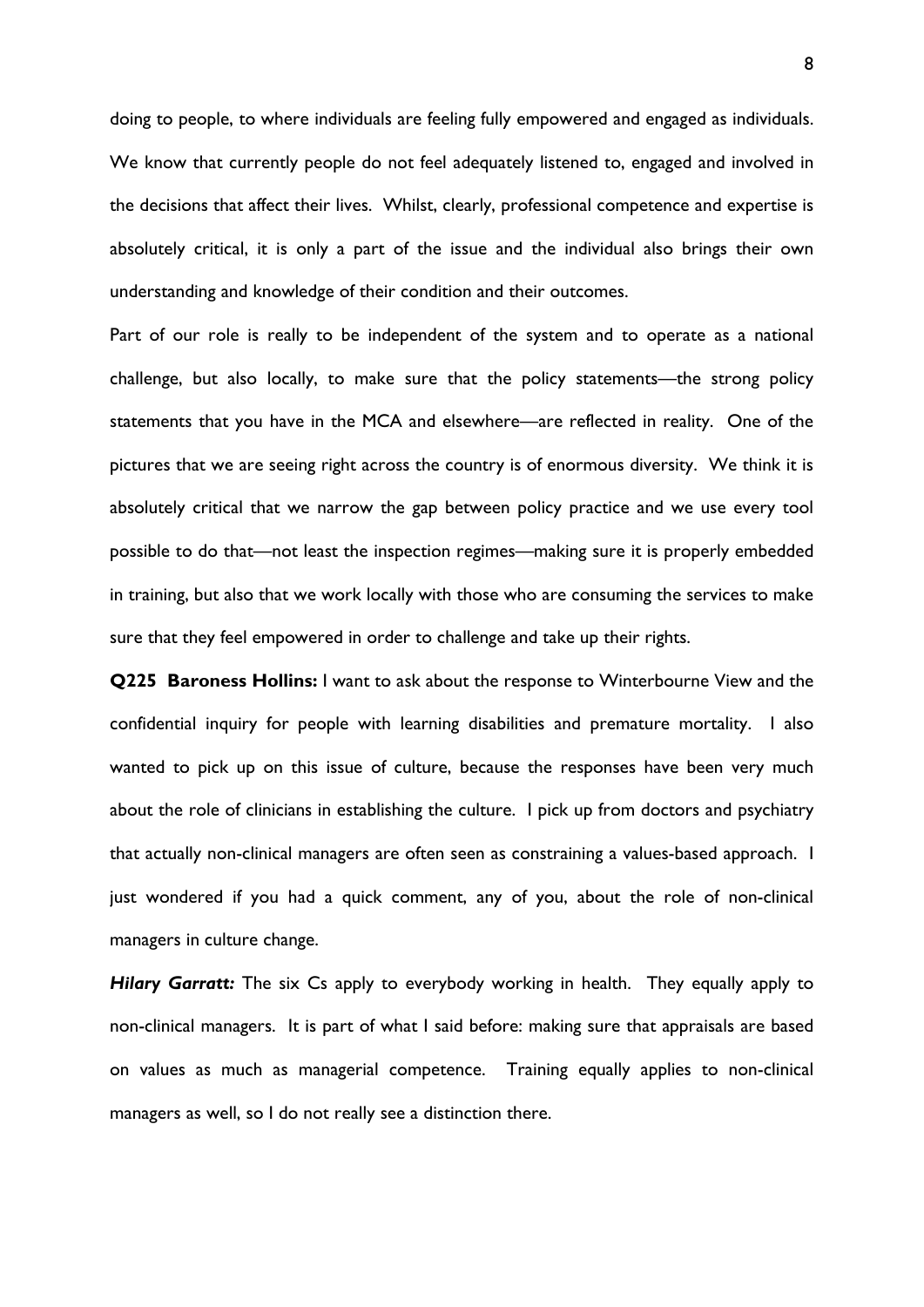**Baroness Hollins:** Of course, but I suppose I just wondered whether you had picked up any concerns about those issues.

*Moya Sutton:* Certainly my experience working in a number of provider trusts has been that there has been a move over the past few years to develop what is commonly known as clinical business units. Now forget the word "business" for a moment in terms of this conversation. The power of that particular organisational culture that is prevalent in provider trusts is that, within those units, they have non-clinical managers working very much in partnership with a senior doctor—a senior clinical director—and a senior nurse at deputy director or assistant director level, so that they can all try to understand the impact of managerial decisions on clinical practice and vice versa.

I would say that it is perhaps not 100%, but certainly there are areas across the country where that tripartite relationship works really well. I think the opportunity is to really ensure that, at board level, at governing body level—and it is what we have seen following the Francis report—the clinical outcomes and the outcomes for patients are absolutely the critical key performance indicators, indicators of success, alongside any of the other information that the non-clinical manager may have to assure themselves on.

**Baroness Hollins:** I suspect that there may be some barriers there to achieving culture change, but let us move on.

**Q226 Lord Turnberg:** I just wanted to follow up on Dr Rake's comments about Healthwatch. What she said chimes very much with the evidence we have been receiving, but I just wonder: who listens to you? Where do you put your influence? Can you get anyone to do anything in response to your comments?

*Dr Rake:* At a local level, Healthwatch has a statutory place on the health and wellbeing boards and so has some influence at a local level, and they also have the power to escalate to us at a national level. We have advisory powers over quite a wide range of bodies: the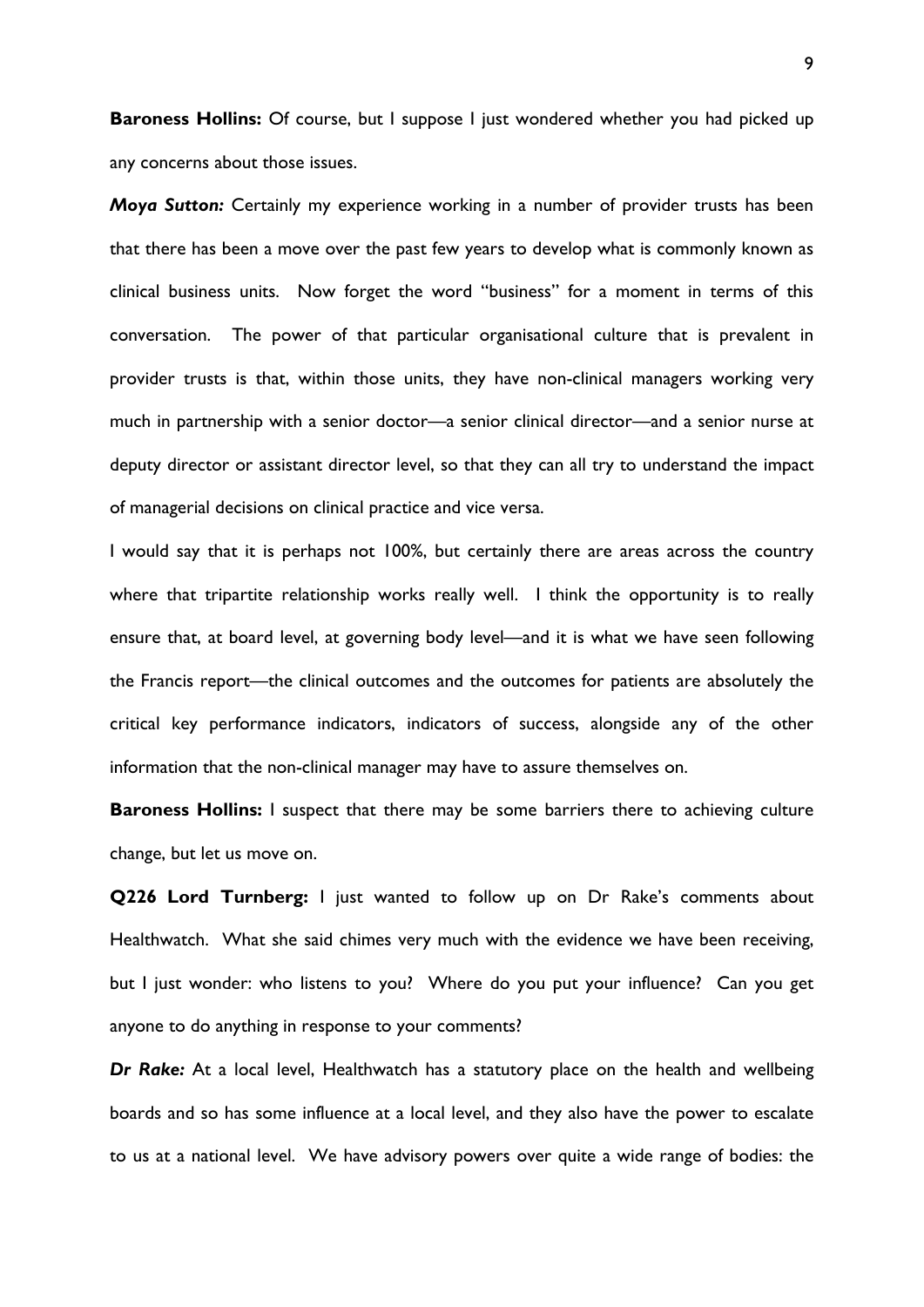Care Quality Commission, Monitor, NHS England, each individual local authority and, critically, also the Secretary of State for Health. Whilst people are not obliged to take on board our advice, they are obliged to respond to us in the public domain to our advice. We feel that that would give us some strong statutory authority, with a strong evidence base. One of the issues we are wanting to deal with is building an evidence base from the grassroots up in relation to what the application of things like the MCA is like at a local level, and to take that right up to the national level. So there is a local level influencing role on the health and wellbeing board, and then our specific statutory powers over that wide range of bodies.

**Lord Turnberg:** Have you any examples of where that has worked?

*Dr Rake:* Not yet, because we are a brand new organisation and one must use one's statutory powers advisedly. That certainly keeps them sharp. However, we will be doing so and we have already raised concerns right across the health and social care system with the operation of complaints advocacy and the complaints system. We think there is a very critical issue with IMCAs and making sure that, where people have worries about how the Mental Capacity Act is being applied, they have ready recourse to independent mental capacity advocates in order to make sure that their concerns are quickly and appropriately redressed. One of the advantages, if you like, of our very broad remit across health and social care is that we see the breadth of the challenge around making sure that we get an effective complaints and concerns system.

**Q227 Baroness Hollins:** The Government is looking very much to NHS England to respond to Winterbourne View and the confidential inquiry into the premature mortality of people with learning disabilities, who are a particularly vulnerable group. There have been very serious failings. How does NHS England work with the Department of Health in its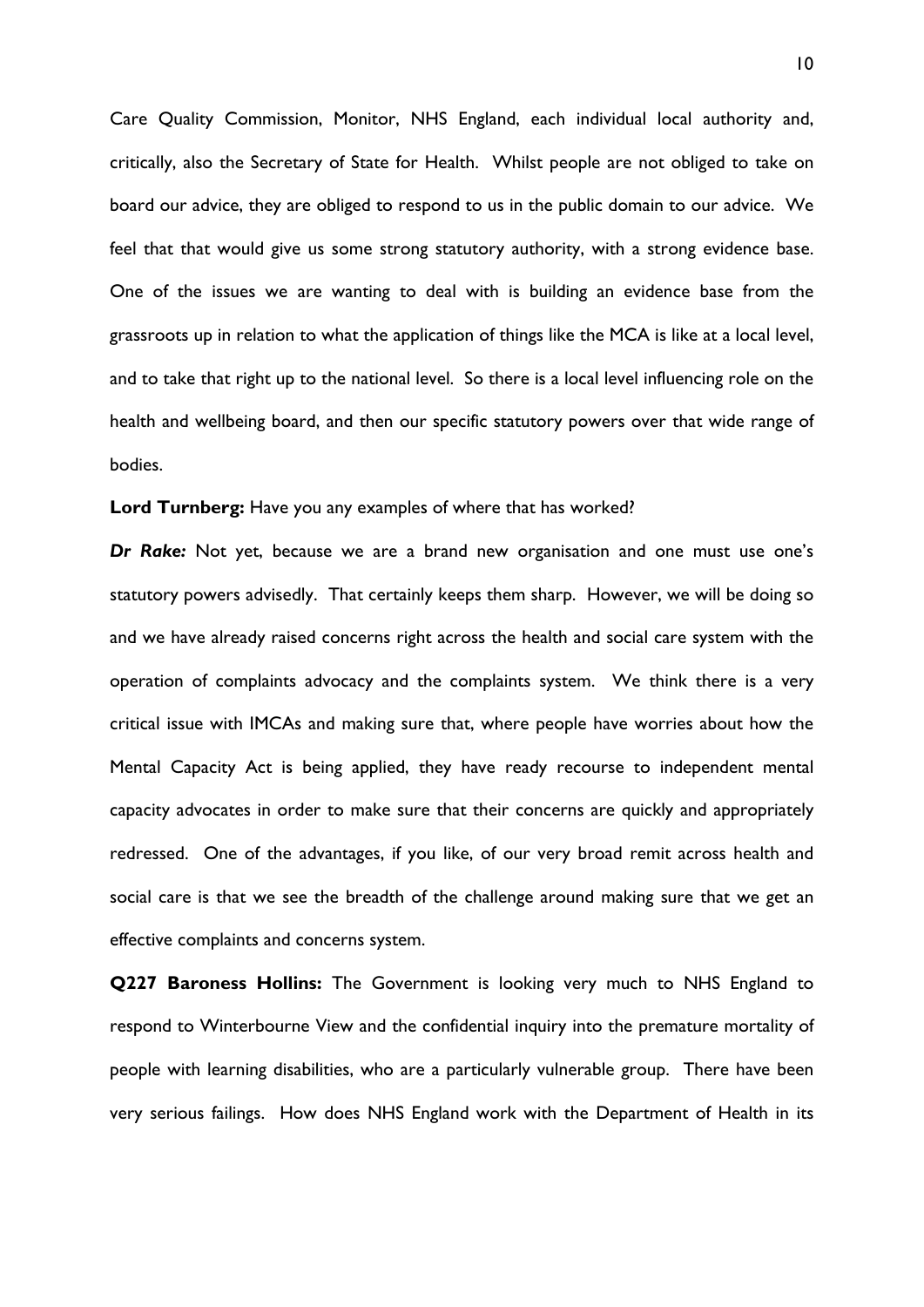response—in planning its response—and how are you making sure that the Mental Capacity Act is fully embedded in the way that you are responding to these failings?

*Hilary Garratt:* We have been working very closely with the DH, and the response to Winterbourne is a specific example. We have got a concordat that sets down our actions clearly and we have key people in post that are focusing on those actions, mainly around people and place. What was the second part of the question?

**Baroness Hollins:** It was really: how are you working? You are working with the Department of Health on the Winterbourne View response, presumably.

**Hilary Garratt:** Absolutely. So, we are clear about the actions that we need to take. We have got clear governance structures within NHS England, so we can report on progress with clear timelines and key people's names. We have invested support so CCGs are clear about their responsibilities and we are tracking progress. I am not sure you are aware of some of the actions, but we are tracking everybody with learning difficulties who is receiving care to make sure that their plan is personalised and that they are receiving care in the most appropriate place.

**Baroness Hollins:** Can I just interrupt you for a minute? One of the difficulties, for example, arising from the confidential inquiry is the difficulty in identifying people with learning disabilities, and I wondered whether you were doing anything in response to that as part of your response.

**Hilary Garratt:** Yes. We have some resource allocated to that. We are working at a primary care level—at GP practice level—to make sure that they are identifying people appropriately with learning difficulties. We have a register.

**Baroness Hollins:** That has been in place for a really long time, but what about when people arrive in hospital because that is where the simple failings really seemed to show there was an issue? A lot of the failings were in hospitals, were they not?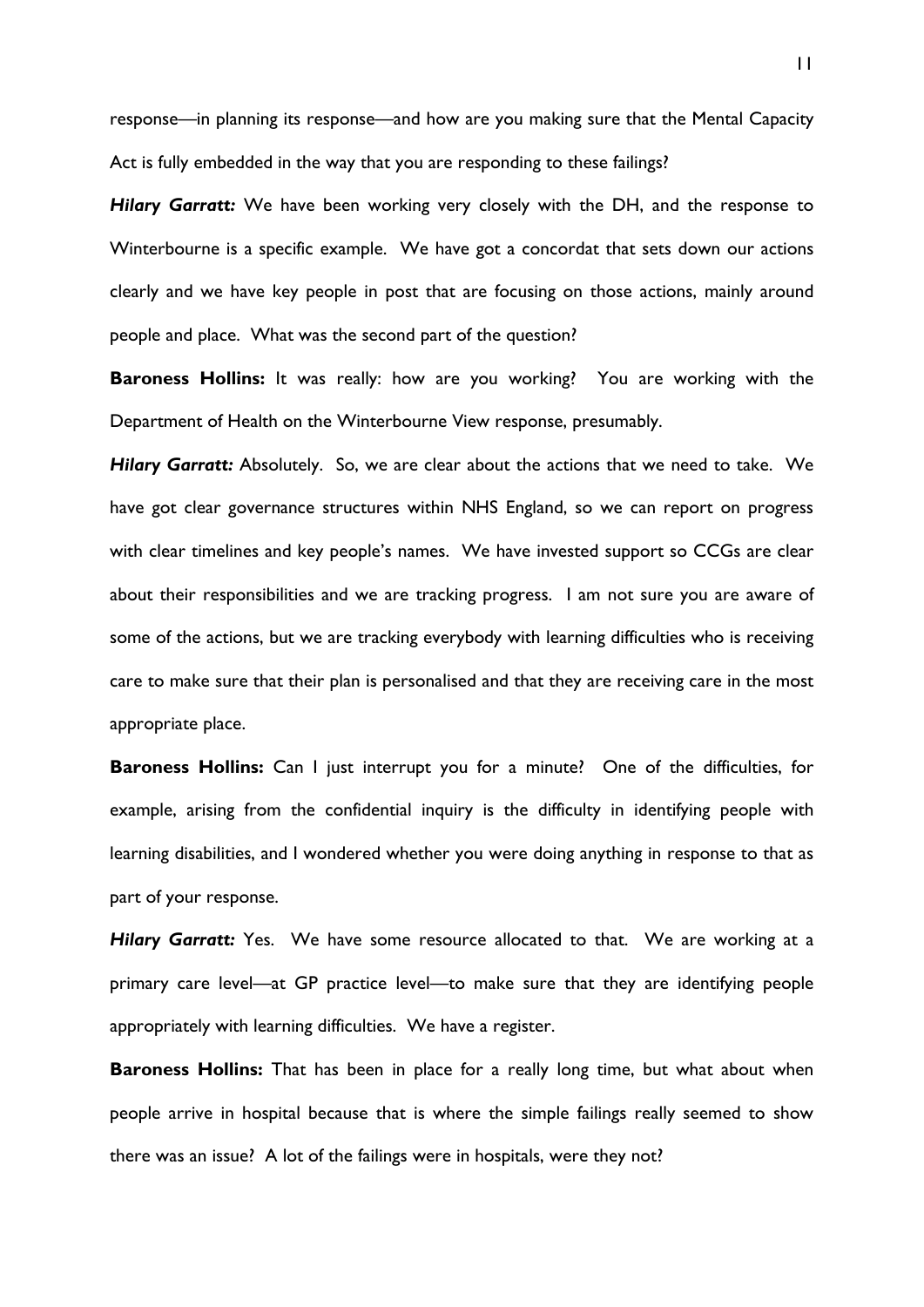*Hilary Garratt:* Yes. Again, it is about providing support to providers as well. I was going to come on to that. We have got primary care and we have got provider support as well; making sure we have people in the right places who can support people when they need support and obviously work through into making sure that they have got the right package of care. There are clear work streams associated with the Winterbourne recommendations and a clear line of sight, so that gets reported at board level through appropriate structures.

**Baroness Hollins:** Is the Mental Capacity Act—the use of the Mental Capacity Act embedded in the response?

**Hilary Garratt:** What we need to do is go back and check that. We are investing resource. We have advertised for more resource to come into NHS England to do that cross-check in terms of what we now know from the mental capacity review that we have done. We have to go back in terms of Francis and Winterbourne to make sure that, in relation to the Mental Capacity Act, the actions are as strong as they can be in terms of recommendations.

*Moya Sutton:* Just very briefly, your comments are very well made about the failings in the provider trusts in hospitals. Certainly my experience has been that, over the past year, board reports have had to be presented to the board outlining progress against the Monitor framework around caring for patients with learning disabilities. Certainly some of the good practice that has emerged is that, once a patient is identified as having a learning disability, they have a bespoke passport that they bring with them whenever they are admitted to the A&E department, which sets out their personal-centred planning requirements. There is a lot more to be done in terms of really focusing and using the six Cs on caring for patients who have particular needs with learning disabilities and really trying to get the system understanding what their requirements are—what the patient's needs are.

**Baroness Hollins:** The difficulty is about identifying people. You said, "Once people have been identified"; do you think the Mental Capacity Act will help people to identify?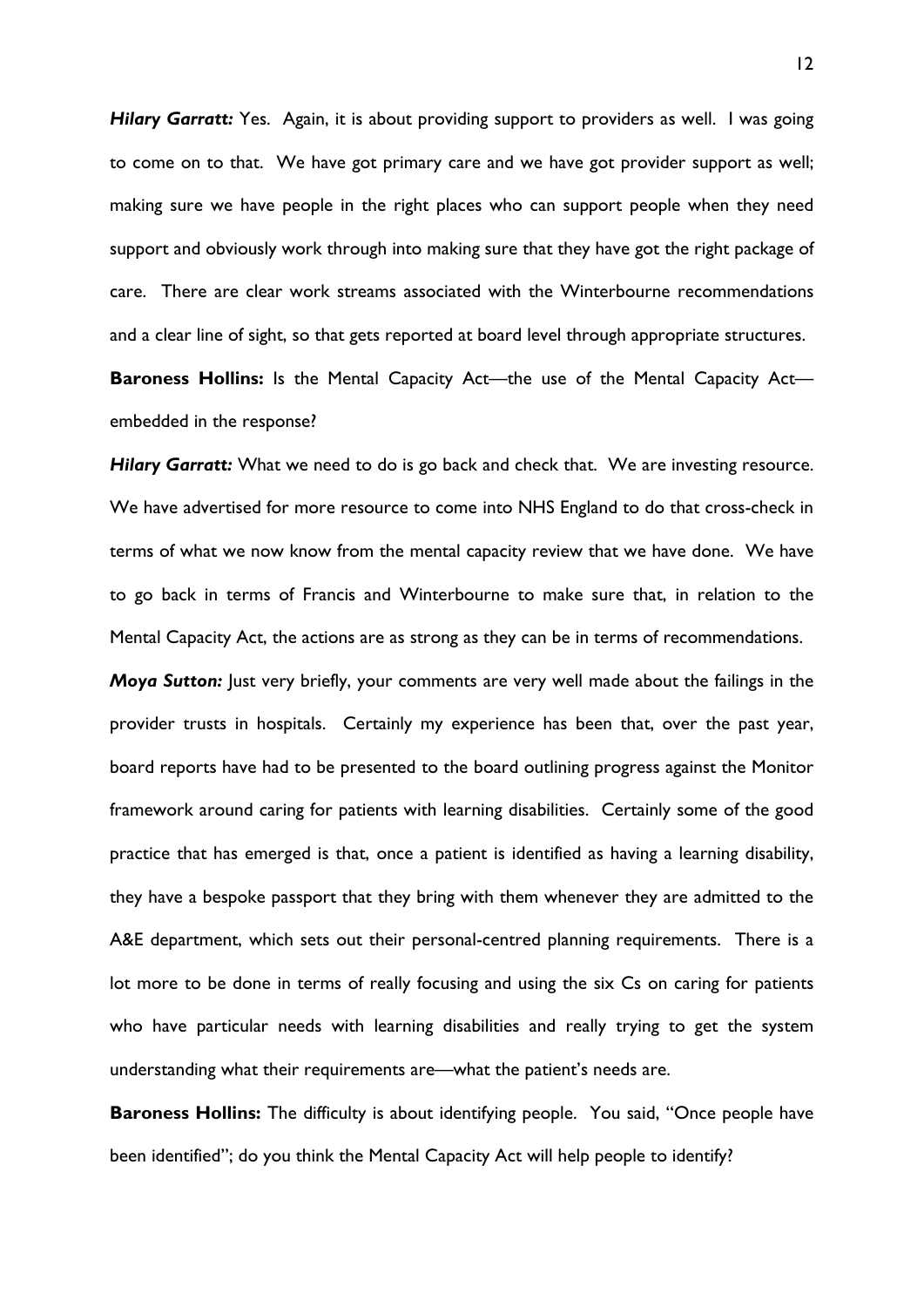*Moya Sutton:* I think it is probably a question that will come in a moment. Our horizon scanning of how the Act has been implemented and where it has touched patients and frontline practice shows there is a whole range of inconsistencies. There are some individual approaches to how the Mental Capacity Act is viewed, which is perhaps not in the best interest of our patients. There is a huge piece of work to do in terms of training staff and getting some expert within NHS England who has got this subject matter and is really leading on this subject matter to help us move forward. There is still a fair way to go. In truth, we started to put a forensic lens on what the issues are here, which is very helpful. What we need to do now is to identify those things that need to be put in place to address those sorts of issues and be held accountable on that.

**Q228 Baroness Barker:** I have two questions—I have a question and a supplementary. I would like to ask the first question primarily of Dr Rake. On the relationship between the Mental Capacity Act and safeguarding, how does the work of your organisation contribute to ensuring that there is an appropriate balance between safeguarding and empowerment, given that you work principally within medical settings?

*Dr Rake:* We work across health and social care. We are there as a watchdog. We have a watchdog function at a local level. Our role for local Healthwatch is to signpost people to appropriate support at a local level and, where they have direct concerns, to make sure those are escalated. It is useful to have this question, because it follows on in a sense from what is going to be the response to Winterbourne View and the other tragedies that have affected the health system. One of the responses is that we do need to make sure that appropriate early warning systems are in place. That is a responsibility across a whole range of organisations, but we have taken that responsibility particularly seriously with the new inspectorate regimes.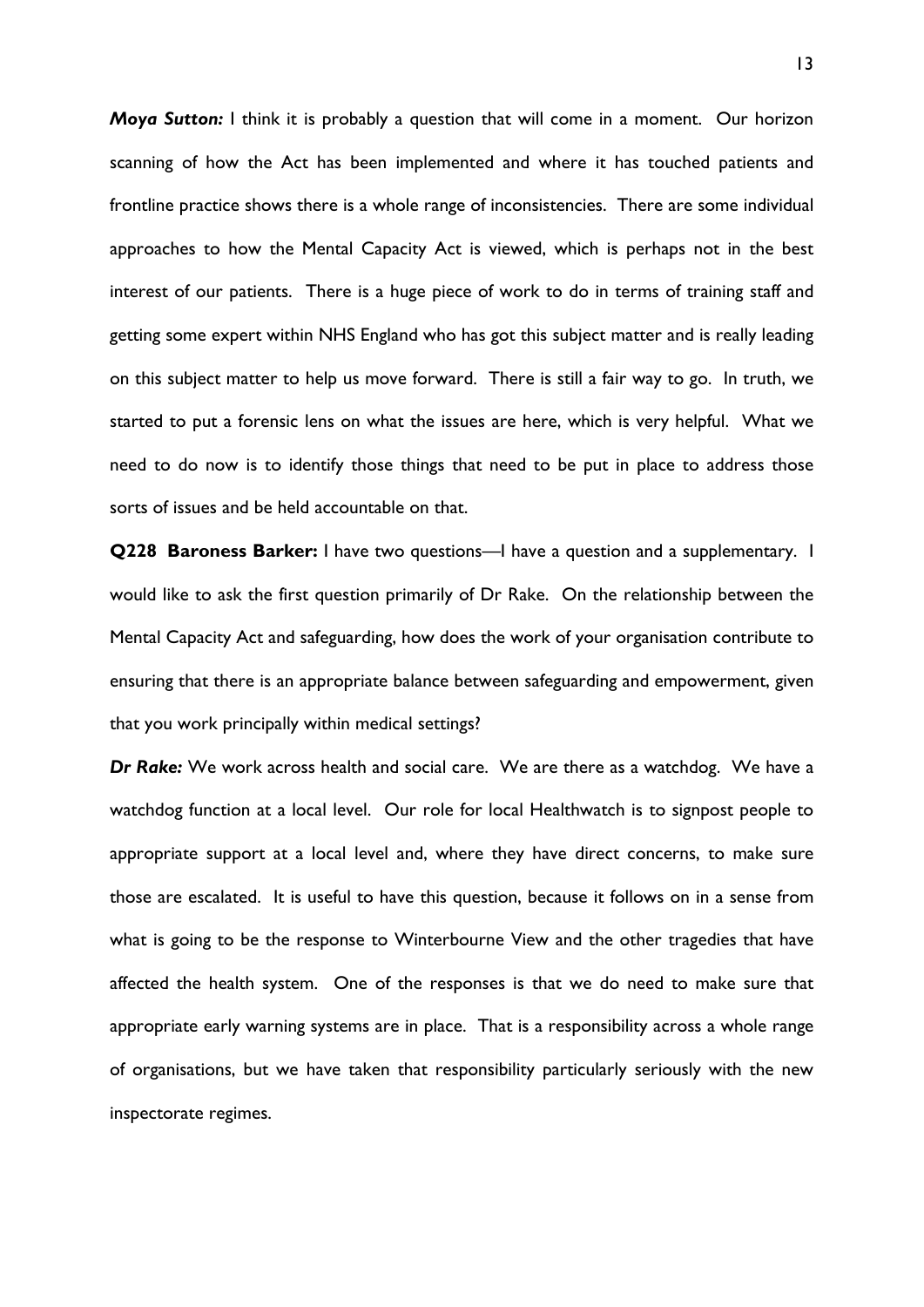We have had early meetings with the new Chief Inspector of Hospitals, the new Chief Inspector of Social Care and we are due a meeting with the new Chief Inspector of Primary Care to make sure that, where Healthwatch locally are hearing concerns either directly from individuals or from family and friends, they are either escalating that directly into safeguarding or they are signalling to the inspectorates that there are issues at a local level, so they can upgrade their inspection function locally.

We are not there to do safeguarding and are not there unfortunately in all instances to do complaints advocacy, although we would very much like to be in a position where we could offer that sort of service across the country. But at the moment, as you will be aware, those sorts of complaints advocacies are commissioned locally and it is a matter of local discretion as to exactly how that is commissioned. One of our concerns is making sure that we have a more consistent offer of support to individuals that are concerned around mental capacity, but also around health and social care issues in general, so that they know where to go to get the support they need if they have got a concern or a complaint about the services they are receiving.

**The Chairman:** Did I understand that you would like to take over the responsibility for complaints advocacy?

*Dr Rake:* Currently the system is enormously complicated and very few people are aware of that support function or what to expect when they access that support function. At a minimum, we would like to suggest some standards for complaint advocacy across health and social care. But we also think there is a piece of work to be done to raise awareness of the fact that you can get support if you need it, and we think we have a powerful brand offer in that space.

**Q229 Baroness Barker:** Following on from that, to NHS England, is it correct to say that your work on the Mental Capacity Act is carried out and evaluated through safeguarding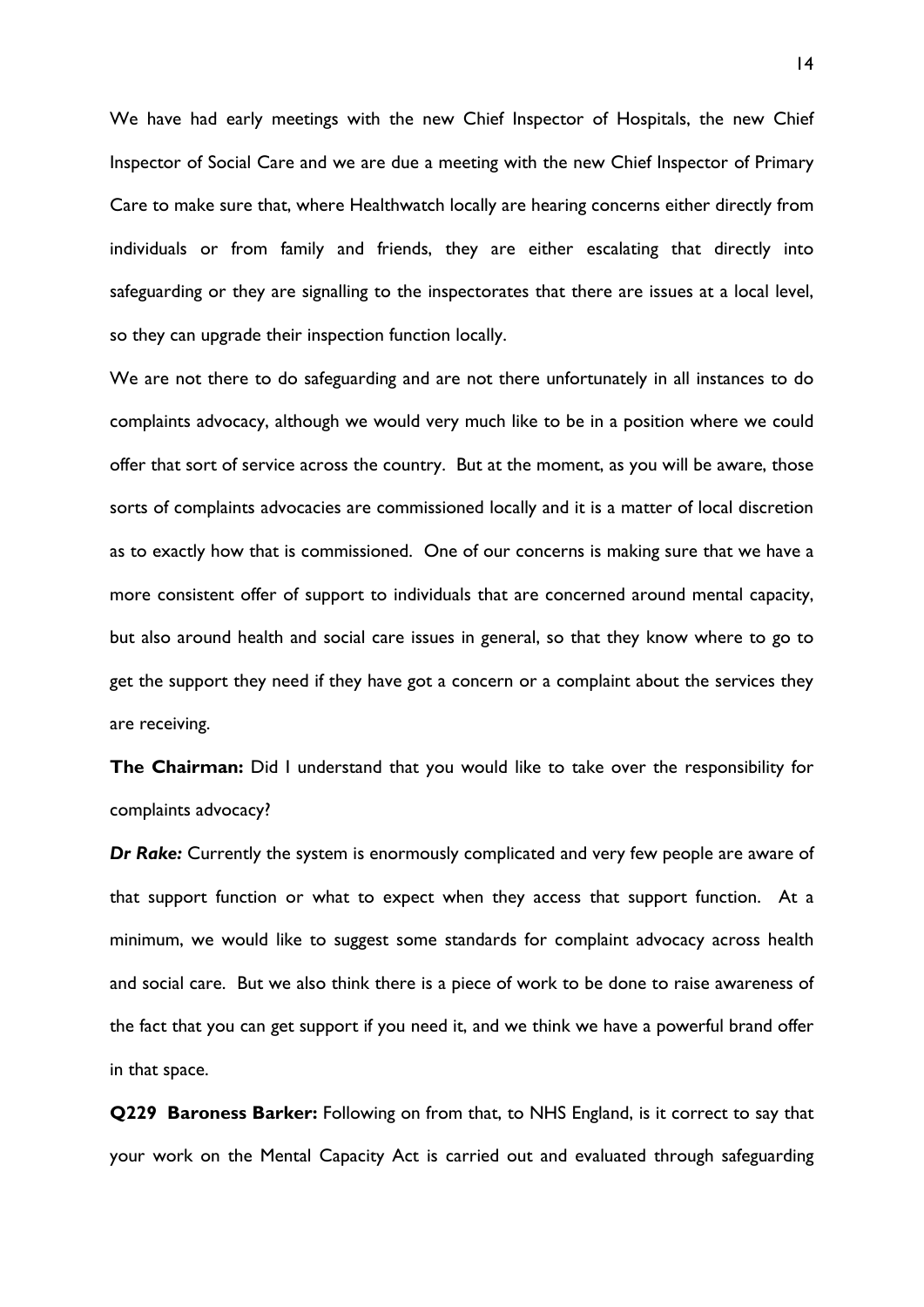objectives? If it is, is that appropriate? How do you ensure there is an appropriate balance between safeguarding and empowerment?

*Moya Sutton:* Certainly, safeguarding within the new structure incorporates a whole range of areas—from child sexual exploitation right the way through to safeguarding adults. Certainly, we felt that the leadership, cultures and values of individuals working in the safeguarding field were perhaps appropriately equipped to also lead on the Mental Capacity Act agenda. It is fair to say that what we have been trying to do since we came into being is to establish some very high level and very practical leadership development programmes for the new system, so that we can make sure that everybody has access to the appropriate training and information and support as necessary.

It is probably fair to say that we have found some areas where somebody may have a whole gamut of experience of child safeguarding and perhaps needs further development in terms of adult safeguarding. It is fair to say that we have recognised that. It is a very interesting point. We talk about, certainly in NHS England, the importance of safeguarding and safety being hand in hand, and that the Francis inquiry was about safeguarding individuals, not about clinical issues. It was about a myriad of issues. However, for me, there are a number of points where we have to be very clear about the balance between safeguarding and empowerment. That is about our staff—our frontline staff—being very clear about capacity. It is being very clear about the risk of our patients making unwise decisions, and managing those risks and allowing them the liberty to make some of those decisions.

That is about people understanding that this is not about being subjective; this is about being very objective in your assessment. We hear examples up and down the country whereby we have patients perhaps that have been admitted to residential care homes, where there have been some issues and the home staff have thought, "We need to actually deprive this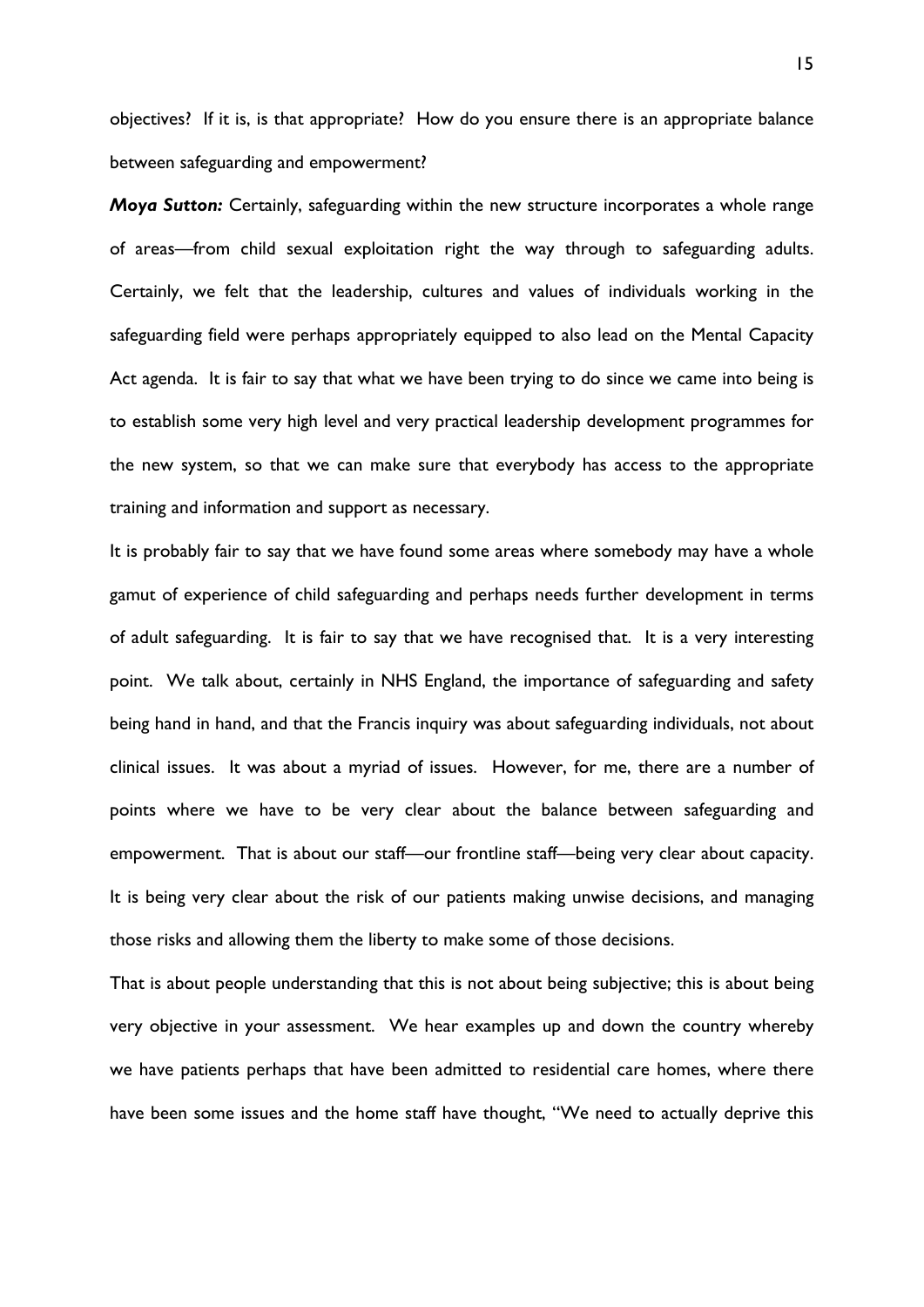individual of their liberty because they are trying to leave and are a risk to themselves and to others."

We use this piece of information. It is actually very helpful as a training tool, but it needs massively updating. It talks about the power of really thinking about the patient's safety, thinking about the patient as a person or the person as a person—the resident as a person—and really understanding why they are behaving in the way that they are behaving. We have examples where we have had residents wanting to leave the home and being very concerned about their safety. Actually, when they have really tried to understand the behaviours, what they have recognised is the individual was a prolific pianist, was a librarian, or loved gardening, and she or he is in a setting that is alien to them. They have lost all their connection with their past, and we have been able to demonstrate that, when we have really tried to understand the person as a person, we have actually been able to empower them to be safe without taking specific steps to stop them being an individual.

That is where we hope, as NHS England, we can try to embed this across the whole of the system—that our patients should be empowered and that we should support their decisionmaking. I would hope that we will try to strike that balance between safeguarding and empowerment. However, it is difficult, and if you speak to some of consultants, they would say that they think perhaps our patients are making unwise decisions, so there is a lot of work to be done there.

**The Chairman:** We have a lot to get through in a limited time. I wonder if witnesses could try to keep their answers to the point and be as concise as possible.

**Q230 Baroness Shephard of Northwold:** In oral evidence, the Department of Health has argued that it is the responsibility of NHS England to address the regional variations in the applications of deprivation of liberty safeguards. Now, we have had mention of regional variations already in a slightly broader context. Do you agree with the fact that they are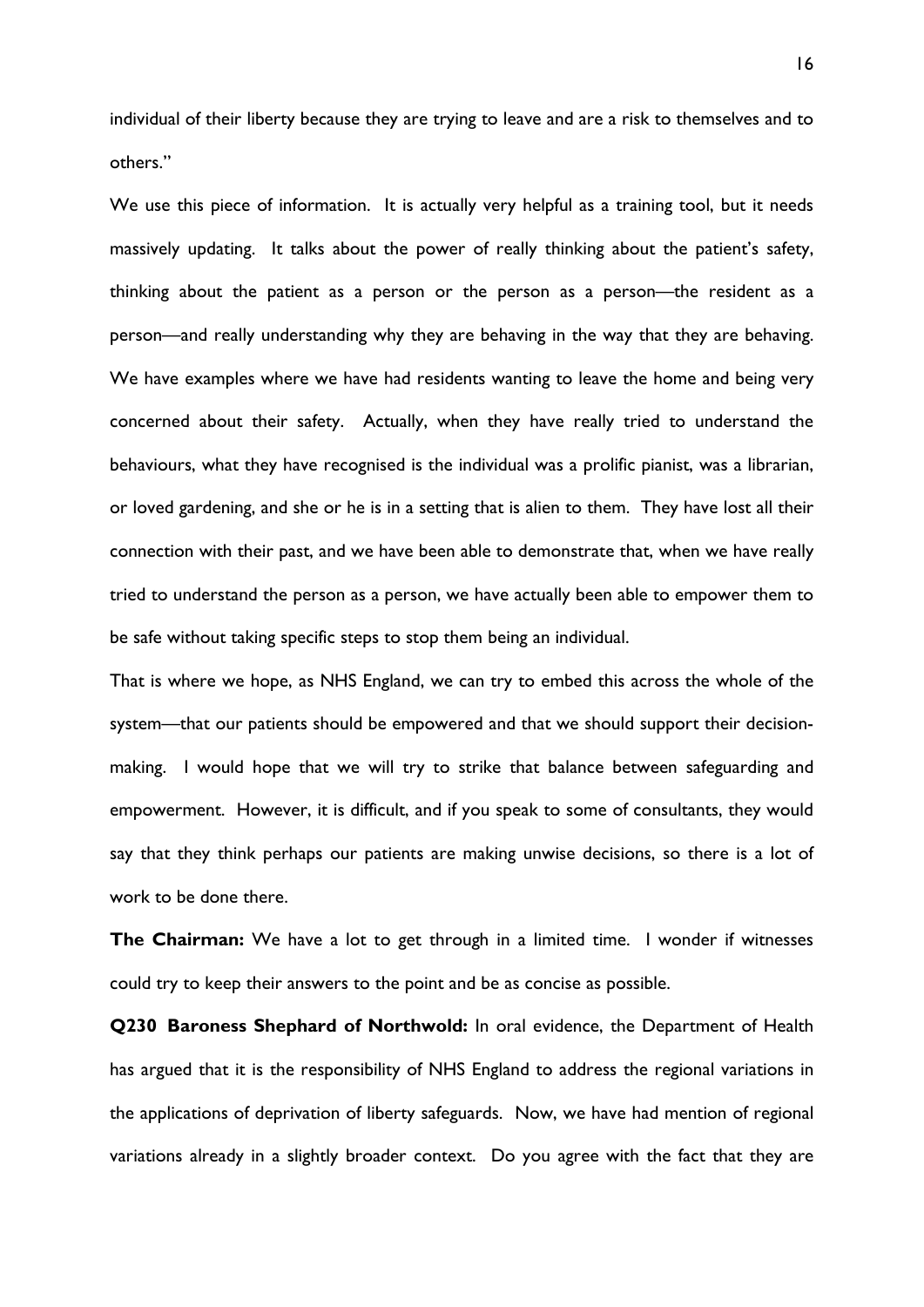placing responsibility on NHS England and, if so, what are you doing to address variations? In your answer, would you like to give perhaps a very brief example of the kinds of variations that you are experiencing—in other words, best and worst?

*Moya Sutton:* We have got a number of sources. I will try to be very succinct. We have got the national steering group which is led by DH, of which we are an active partner. We have met once. We have been given a list of homework to do, which we are currently compiling. What that is asking from NHS England is: what data sources do we currently have; what information are we collecting; what information we would like to collect; where is it showing best practice and not-so-best practice? I think it is fair to say that what we found when the Mental Capacity Act was implemented in 2005 and then over the subsequent years was that we had national and regional leaders gathering some of this data. Now, under the new system, that has become quite fragmented and we are going to appoint an individual, as I said, to try to develop a minimum data set for NHS England to be really clear about the information that we need to collect.

It is about staff that are trained. It is about leadership at every level. It is about how many DoLS referrals have been made and what the outcomes of those DoLS referrals have been. It is also about the patient experience and where we have found frontline staff, patients and their families understanding the processes. We have some great examples in the Midlands, in Birmingham, where they present to their safeguarding adults board a whole myriad of data that they collect showing performance against some key performance indicators. We have some examples in Yorkshire, in the Barnsley area, of frontline investigation with staff about their understanding of mental capacity and DoLS. We want to try to get the minimum data set for both qualitative information and quantitative information that sets the benchmark. Then it will be easier for us to see where those variations are happening and where we need to put some of our efforts.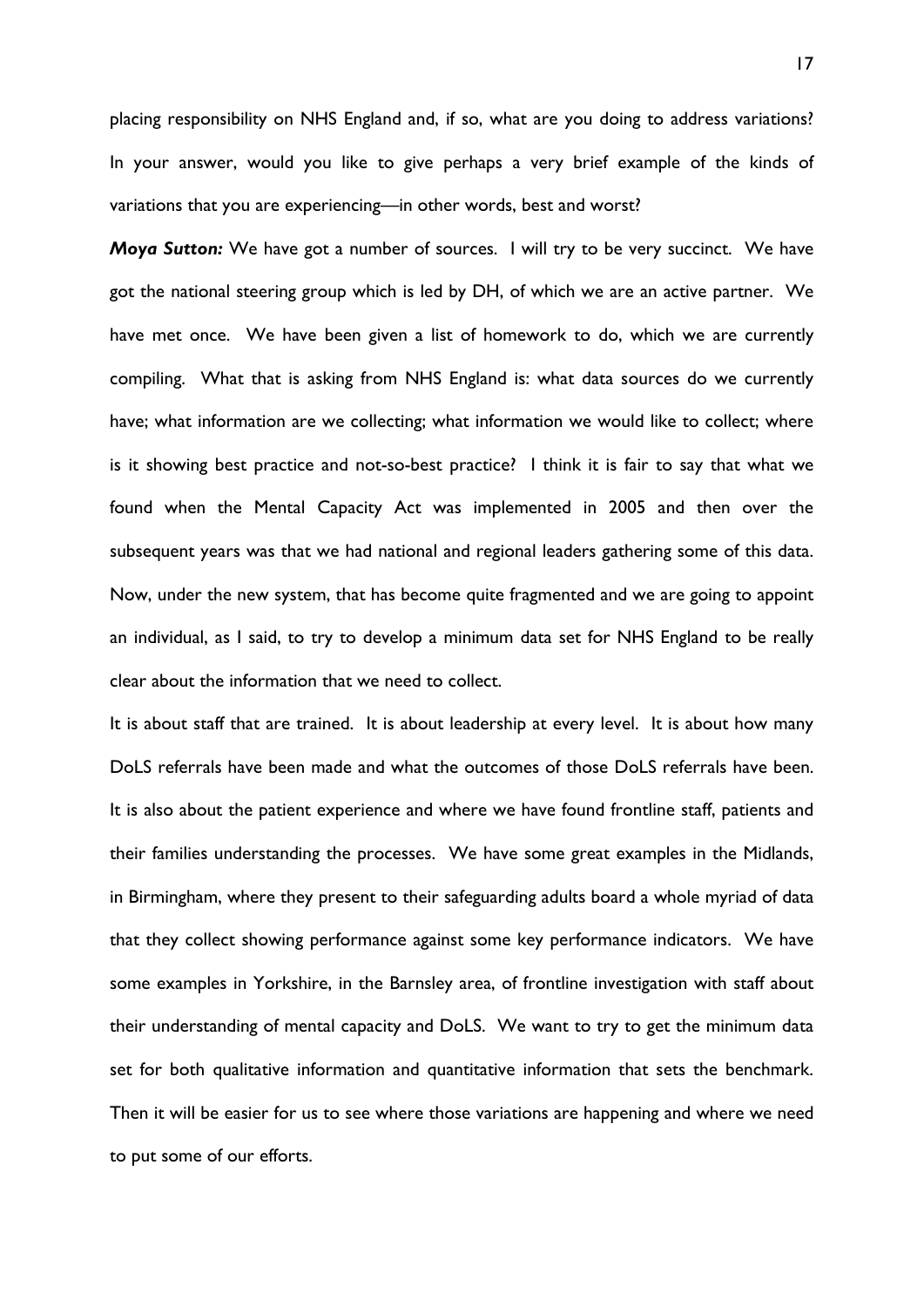**Baroness Shephard of Northwold:** What would you do with those that are performing the least effectively? How would you actually deal with it?

*Moya Sutton:* We need to understand what the issues are. If there are fundamental failings in terms of not achieving targets that have been set for training staff, etc., then we need to put a focus on the governing body or the board in terms of what those issues are and how we can support them. We have to be supportive in terms of trying to get the system in place, but then I think we have to be very critical and challenging where we have got areas of outstanding practice compared with areas of practice that is not acceptable.

**Baroness Shephard of Northwold:** Do you have meetings with providers of Healthwatch as well?

*Moya Sutton:* Most definitely. We ran a national conference two weeks ago last Friday on safeguarding, and Healthwatch colleagues were at that conference. I suppose, as you said, Katherine, these are fairly new relationships that we are needing to develop, but certainly that intelligence, and the intelligence from our quality surveillance groups, should focus our attention on areas where performance is not acceptable.

*Dr Rake:* The general reflection is the direct levers for improvement are complex, and we are very concerned that regional variation will become even more of a pattern across health and social care. I am very keen that we do everything we can to raise where we have got concerns, but the ability to directly intervene has become very complex.

**Q231 Baroness Browning:** Hilary Garratt was talking about a measuring culture, but the only real tangible statistics in relation to the MCA are really around the provision of IMCAs and also the application of DoLS. Without wanting to ask you to go into the tick-box culture, I wonder if you have got any suggestions to make about how we can gather and quantify so that we can evaluate statistical evidence about how well the MCA is working, given that it covers such a wide range and you have got the geographic spread as well.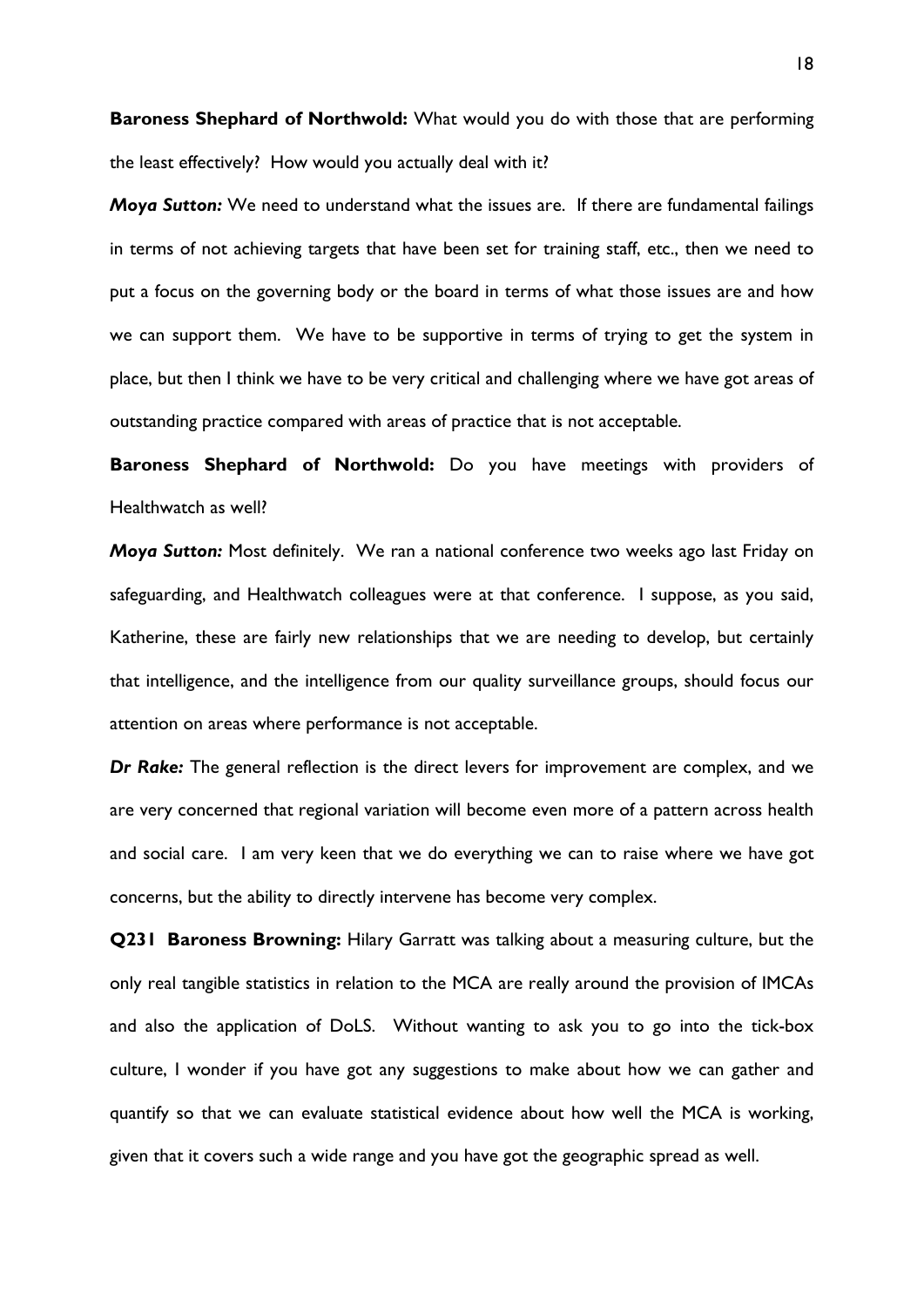*Moya Sutton:* I think it ties into my previous question. What was very helpful at the national steering group, which had representation from Public Health England, Monitor, CQC, Social Care, etc., was that we recognised we do not collect an awful lot of information in terms of the effective implementation of the Mental Capacity Act. I suppose, going back to being very clear about the national minimum data sets, we can compare areas and try to minimise the regional variation. However, the importance for us is it is not just about collecting the data; it is about what the experience was, and the equality and diversity issues of accessing support, etc. Do we know—and I do not know if we do know—how many of our IMCAs are accessing interpreter services if they are required, etc.?

I think we can gather data at that level, but it does not really describe the cultural impact of: so what difference did the Mental Capacity Act make to that patient, that family, etc.? I think we know what the issues are; the challenge for us is to try to get the system in place whereby we can be really clear about the outcomes.

**Baroness Browning:** You did mention earlier, for learning disabled people, the use of the personal passport. I am a great fan of the personal passport because they cover more than just the learning disabled; I can see all sorts of things. Can you just explain this to us? When somebody has a personal passport—we have had examples of them given to the Committee—who initiates that someone needs one and where do they tangibly, physically, get the passport from? It seems to me that if they arrive in hospital, they could be given one in hospital and people help them fill it in then. However, that patient experience is all about them and their having an input into it. How does that work in practice? Presumably, the use of a passport could also be an indicator as far as the MCA is concerned.

*Moya Sutton:* That is a very valid question. I would cite, as an example, my experience of working in a provider trust that cared for patients with neurological difficulties. We worked with an outstanding mental health trust that had learning disability services—Mersey Care,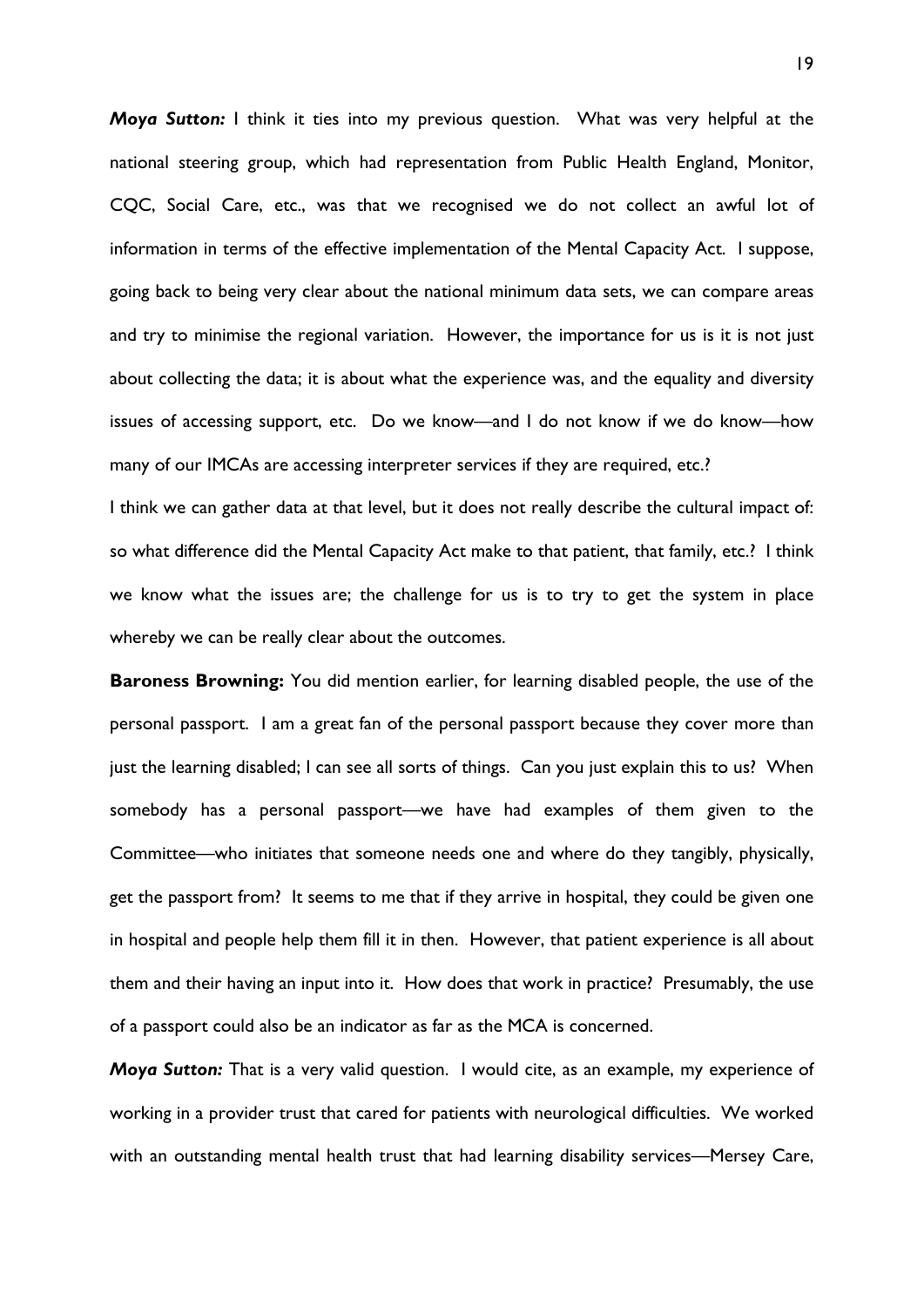who are, in my view, real exemplars of working with people with learning disabilities to empower them to describe, through whatever medium they can, their own particular personal needs.

It is probably fair to say that, in a huge acute trust, having that focus is probably more of a challenge. I am a great fan of them, not just for, as you say, patients with learning disabilities but for patients who are terminally ill and who want to describe their wishes. I am also a great fan of using them with babies—parents describing what makes their baby happy when they are not at the bedside.

This is a piece of work that nationally we would want to champion using the best in the business. Our national steering group, which is very much about the minimum data set, is one particular body to which we have worked, but we also have our own NHS England steering group. We want to have a work stream looking at all of these issues after this inquiry, and we will appoint a lead, as I said, who has that expertise, so we will be able to demonstrate some really good practice going forward.

**Q232 Lord Swinfen:** NHS England is the commissioner of primary care. How do you ensure that GPs and other providers adhere to the Mental Capacity Act?

*Moya Sutton:* It is a challenge. I think it would be unfair for us to say that it is not a challenge. In the new system, the area teams are responsible for managing the performance of primary care. We have to look at it at a number of levels. We have got GPs that sit on the governing bodies of the CCGs. We have got GPs who work in practices as a federation of GPs. Then we have got the individual GP. Training is an issue; we know that. What we also need to consider is using appraisal, using revalidation, using the standard contract, and using leadership at the area team level to work with our GPs. Most practices do have a safeguarding lead. We have got to really work with them to support their leadership at a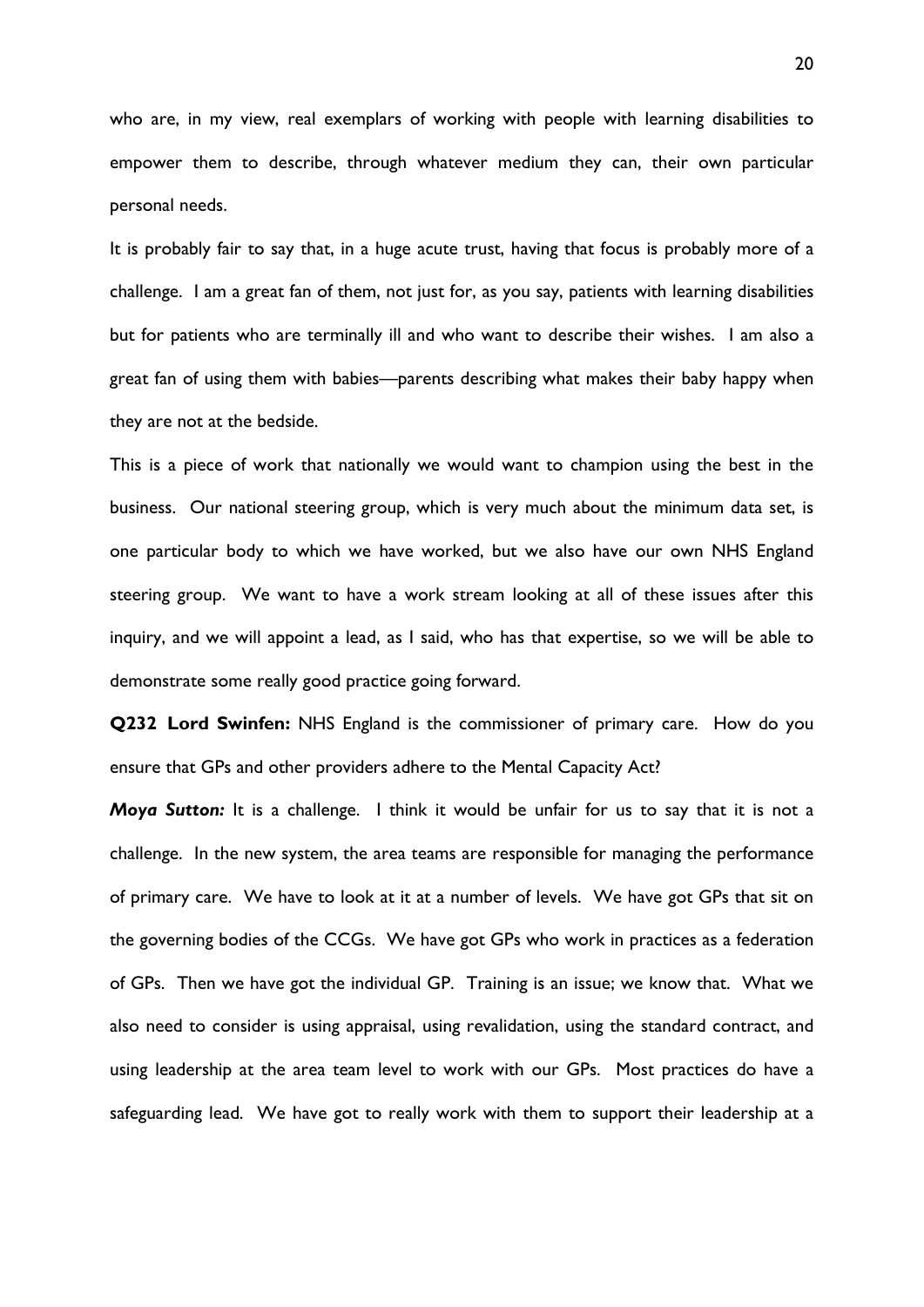local level of safeguarding generally, including mental capacity. It is an issue where we have got a lot of work to do.

**Hilary Garratt:** It is also about working with our Chief Inspector of Primary Care to make sure that we can support them as regulators to enable GPs to be the best practitioners they can be and also the best employers they can be as well, because they obviously are independent employers of other staff too.

**Lord Swinfen:** Thinking of my own GP and practice, it is rare to see exactly the same GP each time. Do you find it easier to work where GPs see the same patients the whole time, or the same families the whole time, so that they build up a picture of the patient? Very often they seem to be coming to it absolutely cold.

*Moya Sutton:* That is a very valid point. I think any of us would talk about the positive experience of seeing a GP that knows you and your family, and can really understand the community and the environment in which you live. Where possible, we would want to aspire to that. I think our Chief Inspector of Primary Care would want that to be an aspiration and an ambition. Practically, it may well be something that is challenging in some areas, as opposed to other areas. There is the whole debate about out-of-hours. We are trying to really bring that clinical focus right through the CCGs to the local primary care services to try to get some safe systems in place in terms of really understanding family need. **Q233 Lord Turnberg:** The CCGs have got to have an MCA/DoLS lead. What requirements do you place on CCGs to have that, and have any been refused authorisation because they did not meet the standard?

**Hilary Garratt:** You are absolutely right. The relevant criteria for CCG authorisation is that they did have to have a DoLS lead, a clear job plan and clear policies and procedures to support the role. As I said before, after the authorisation, we did a rapid appraisal about who the people were and whether they were confident, etc. Were any CCGs refused and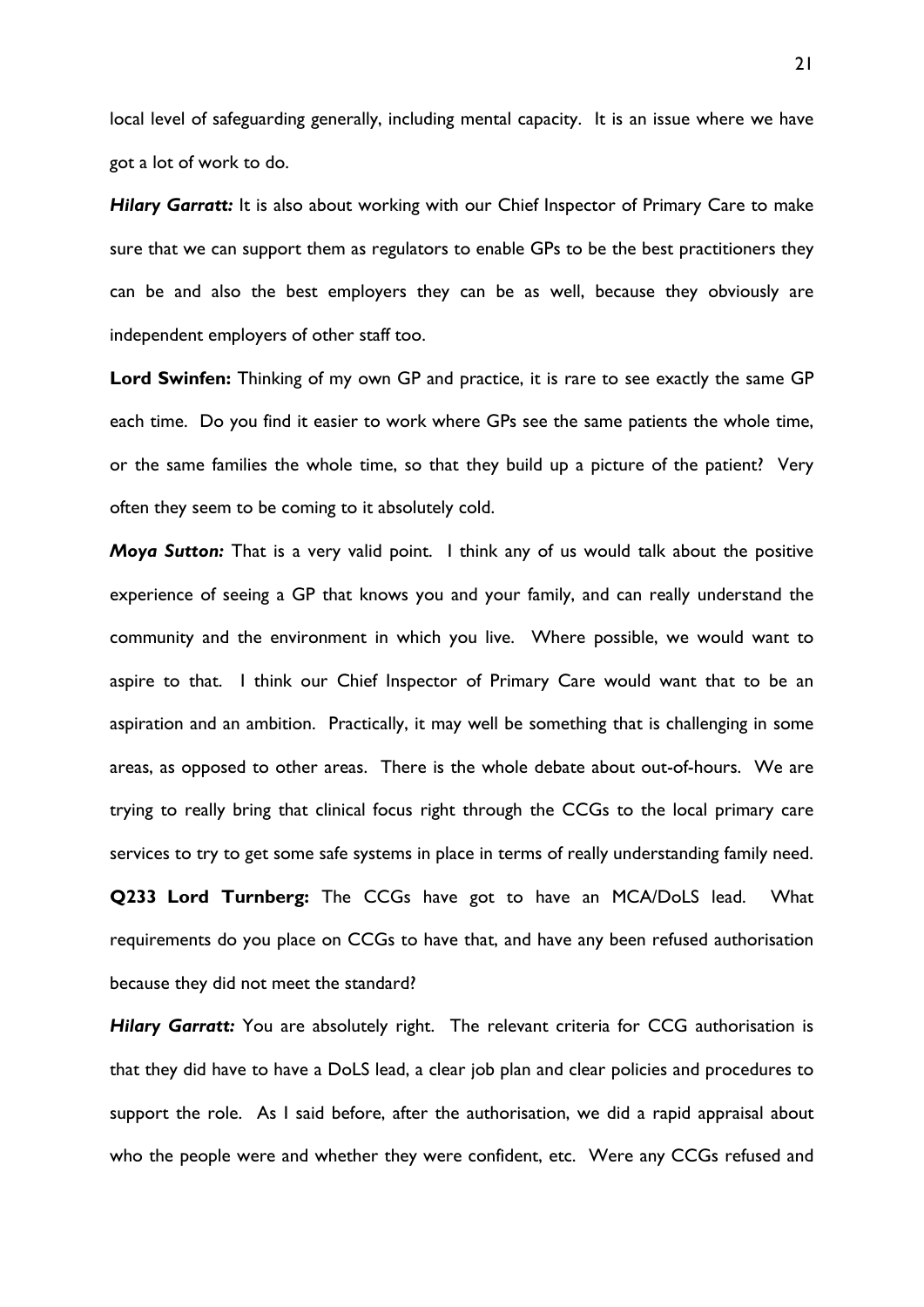delayed? Yes. They were not refused; they were delayed authorisation with conditions. It was just a couple actually, who were in the process of recruiting. Those delays—delaying authorisations or authorisations with conditions—have now been lifted because recruitment is complete. I think that demonstrates that we do have rigour in the assurance systems.

Through our national steering group work, we are now supporting area teams to dig a bit deeper in terms of their competence—MCA lead competence at CCG level. Through their regular governance meetings, they can have a more in-depth conversation and more in-depth review of what is happening locally at CCG levels in terms of their being able to exercise their duties under the MCA.

**Lord Turnberg:** From what you say, it sounds as if you have set up all the processes and the mechanisms to ensure that things happen in the right way, but what we hear on the ground is that there is a long way to go—a discrepancy between what you are putting out and what is happening. How do we fill that gap?

*Hilary Garratt:* First of all, it is about being realistic about the challenges and getting to know what the challenges are. Through the rapid appraisal and the deep dives we are doing now, we are getting to grips with some of the issues that Moya and I have already highlighted in terms of confidence, training, and the ability to be exemplars of personalised care. It is using our resources wisely to make sure that we fill those gaps through areas we have already highlighted. Another one is information: the minimum data set, how to performance manage, and how to support people.

Lord Turnberg: I suppose you produce all those very nice documents with all the right words in them, but does anyone read them? That is part of the problem.

Hilary Garratt: Some of this is about having the right clinical conversations at the clinical level with patients, with communities, with the public and with our partners. It is the human application of what we have described.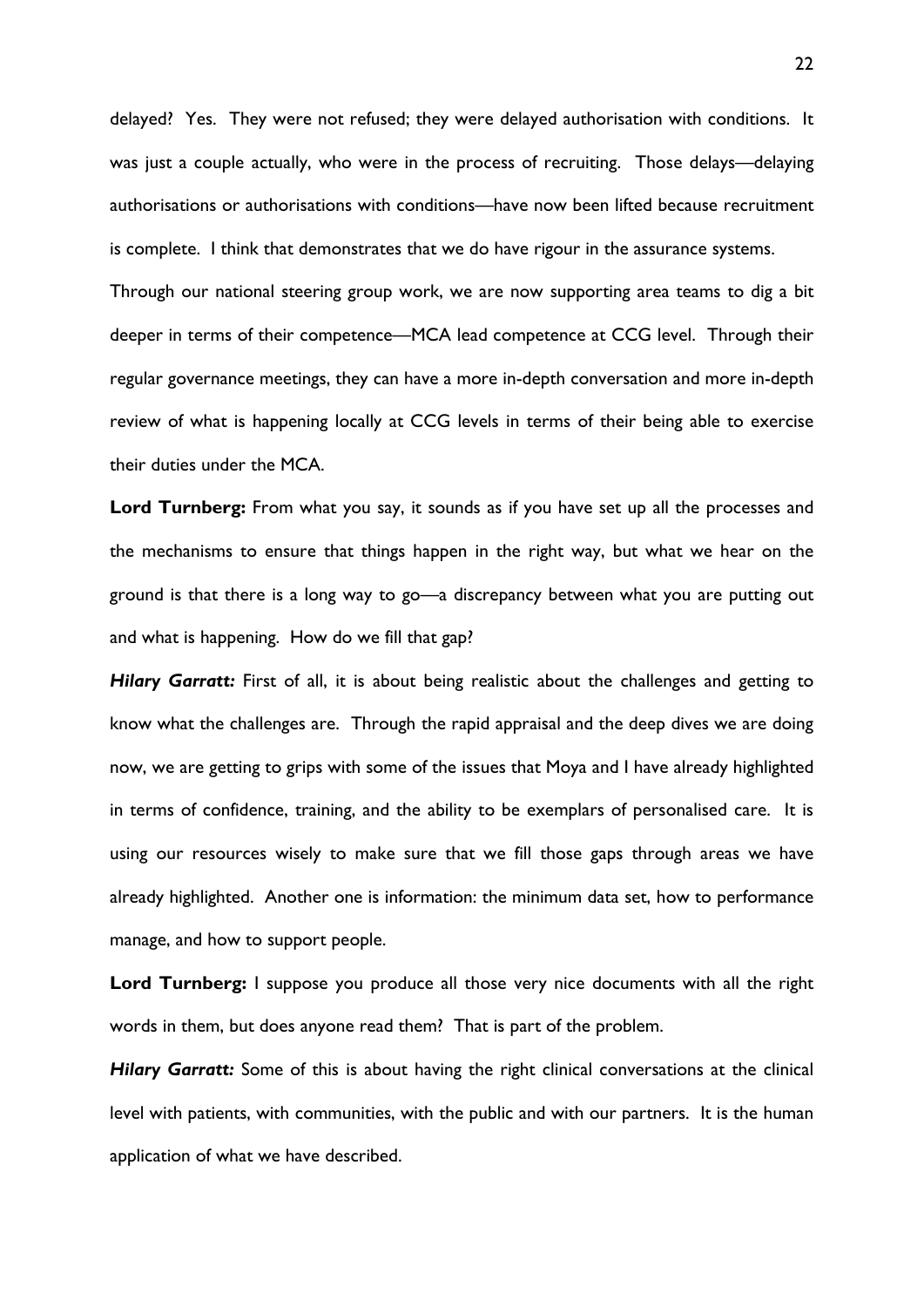**Q234 Baroness McIntosh of Hudnall:** Since you have used the word "human", can I pick this up and take you back to the question I asked some while ago about the impediments to people being able to fulfil the obligations that you are asking them to meet? It often is not about whether they have got the right documents or whether you have got the right documents; it is often about how they feel. What I am wondering is whether you have identified, or have ways of identifying, what the obstacles are. What are the fears and the apprehensions that staff who are actually having to do this stuff feel may make them less likely to do all the things that you, quite rightly, want them to do?

*Moya Sutton:* It comes back to the culture and it comes back to the training. Because I have worked at the frontline and I have managed nurses who have sought advice with regard to mental capacity and DoLS, I know that it is an area whereby they need to feel very confident in their decision-making. Certainly, going back to your point about it being all very well having the documents, I can guarantee you that this was produced by NHS Midlands and East. Around 20,000 of them were issued to frontline staff. It is an aide-memoir. They keep it in their pocket. It is very easy to assess capacity using the tools within here. They have actually asked for us to update this and to put it on a mobile phone as an application, because they want to be able to get the right information to help them make the right decisions. They are faced with so many other challenges that they need the best tools.

In the ambulance service across the North, what they produced was some keyrings with some capacity-assessing information, so if they arrived at a house, they could very quickly remind themselves. It is a specific area whereby we need to give more confidence to the frontline practitioners. You are right: there is an issue perhaps with people being concerned about litigation, and that comes back to a lack of real understanding about what will happen if you do and what will happen if you do not. Actually, if it is the right thing to do it, let us make sure that the structure in your organisation supports you to make that right decision.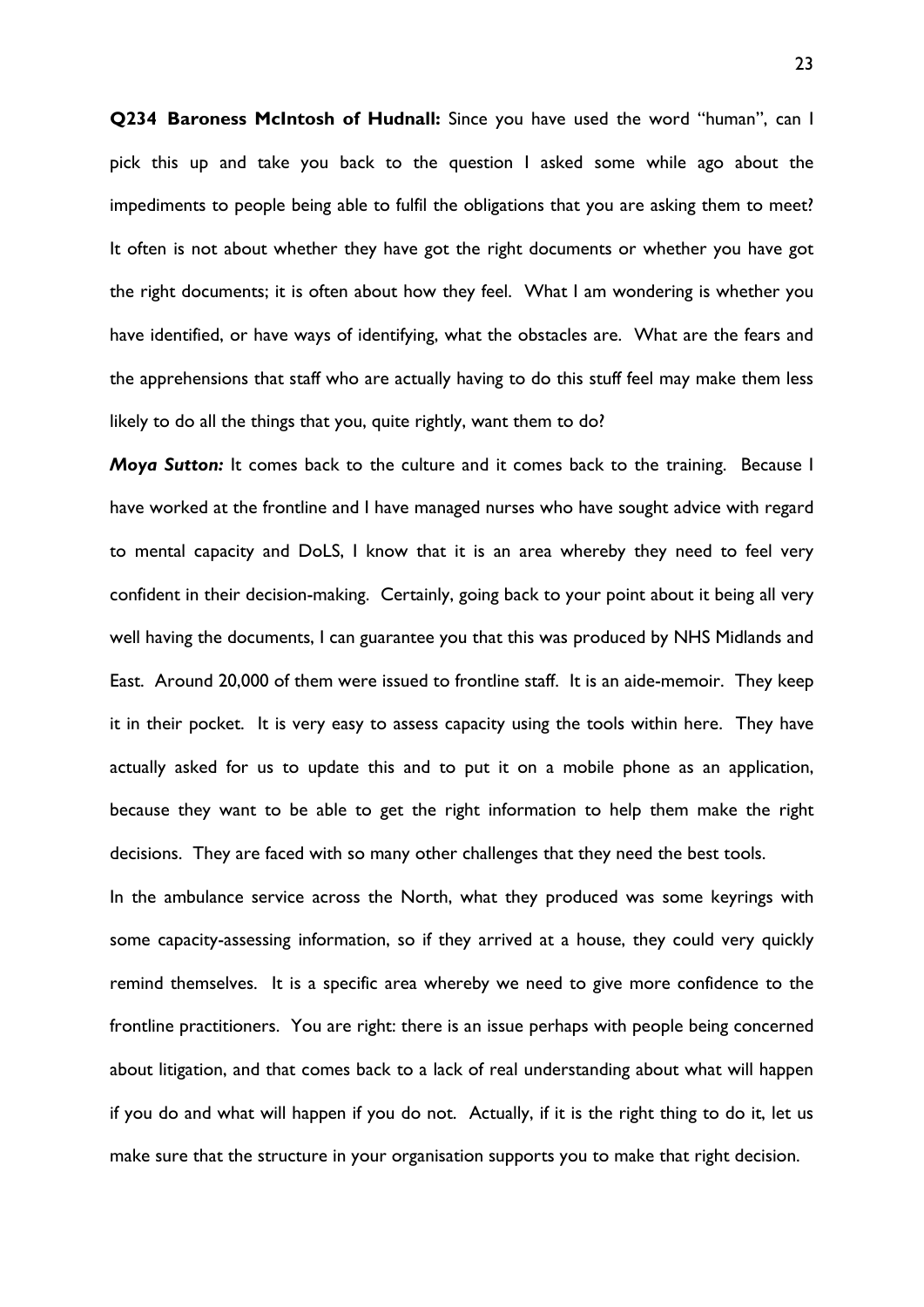*Dr Rake:* Imagine the power of that multiplied if you had an equivalent tool in the hand of the individual or family and friends. I do think one of the challenges here in terms of narrowing the gap between policy and practice is to recognise that there are several people involved in this transaction, and actually the most important person is the person receiving the services. We need to make sure there is an equivalent weight on the kinds of tools that empower the individual consumer as well.

**Q235 Baroness Andrews:** This is another variation on the training question. First of all, can I ask you: what are the terms of reference of the national steering committee that you have been referring to and on which you now sit, which is obviously very recent and is, for example, collecting data? Where, in those terms of reference, does training consistency feature?

*Hilary Garratt:* This is the multi-agency training group I have been referring to. I do not think we have the terms of reference with us, but they do centre on establishing what the gaps are and how we can offer mutual support.

**Baroness Andrews:** Mutual professional support?

*Hilary Garratt:* Organisational support.

**Baroness Andrews:** Including Healthwatch, we were told.

*Dr Rake:* I am not aware that we are a member of that group. I do not think we are.

*Hilary Garratt:* I do not think you are a member of the group. We have the membership with us. We will just make a quick reference to it.

*Moya Sutton:* I will find it—carry on.

*Hilary Garratt:* This is from memory: minimum data set; making sure recommendations are carried forward from particularly this inquiry. Those are the main things that I recall from memory.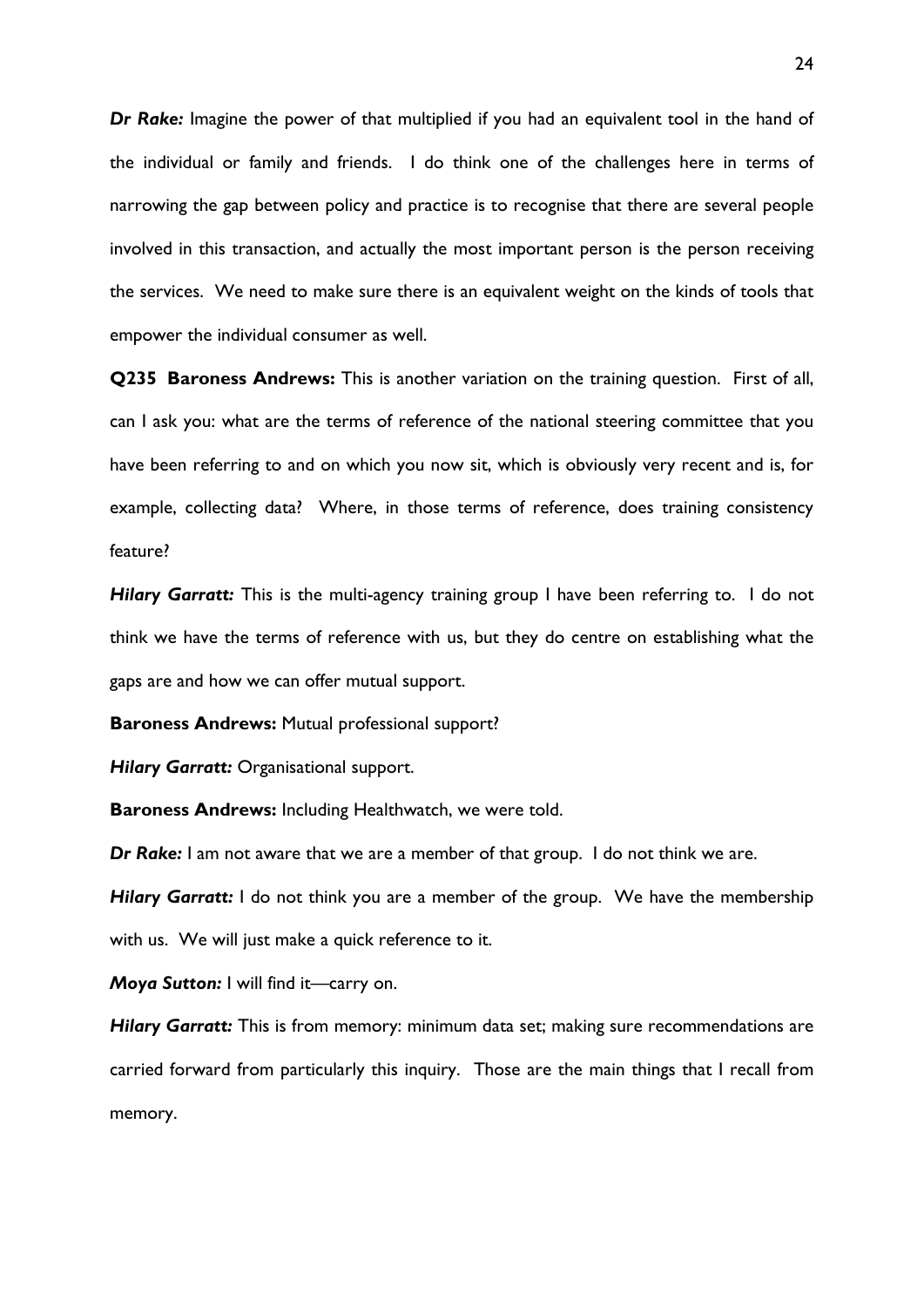**Baroness Andrews:** However, you are not addressing these longer issues, quite clearly. I am thinking of the direction, quality and consistency of training.

**Hilary Garratt:** We are looking at consistency of training. We have Health Education England on the group.

**Baroness Andrews:** Very good. You have referred to training a lot and you talked specifically about doctors. You have talked about having tools for nursing and care staff. What is the real priority in training? If you could do something over the next year, which group would you focus on and what would you do that would be different? Secondly, how does this feed into the new CCG requirement? Is there a requirement on CCGs to take some of this forward as well?

*Moya Sutton:* I would not want to say, "Well, let's just train the GPs and put our focus there." I think we cannot do that. This agenda is too diverse for us to put our attention in one area. It is about frontline staff across the whole board. How would we do it different? My experience has been that the difference—and I would equate it to the difference of multi-agency training for safeguarding children—is that when you put professionals around a table with a virtual situation in the middle of that table, they talk about the importance of the individual and what the individual wants. I absolutely endorse that fact. We have to put our patients, residents and service users right in the middle of this—not do it to them but work with them on this agenda.

Multi-agency training, using scenarios and thinking about the contribution that you as individual practitioners make and what outcome you are looking to achieve based on the needs of the individual is absolutely critical. Where I have seen that work really well, it has been empowering for the practitioners, but it has been majorly empowering for the individual.

**Baroness Andrews:** So it is cross-disciplinary, and that includes the care staff as well.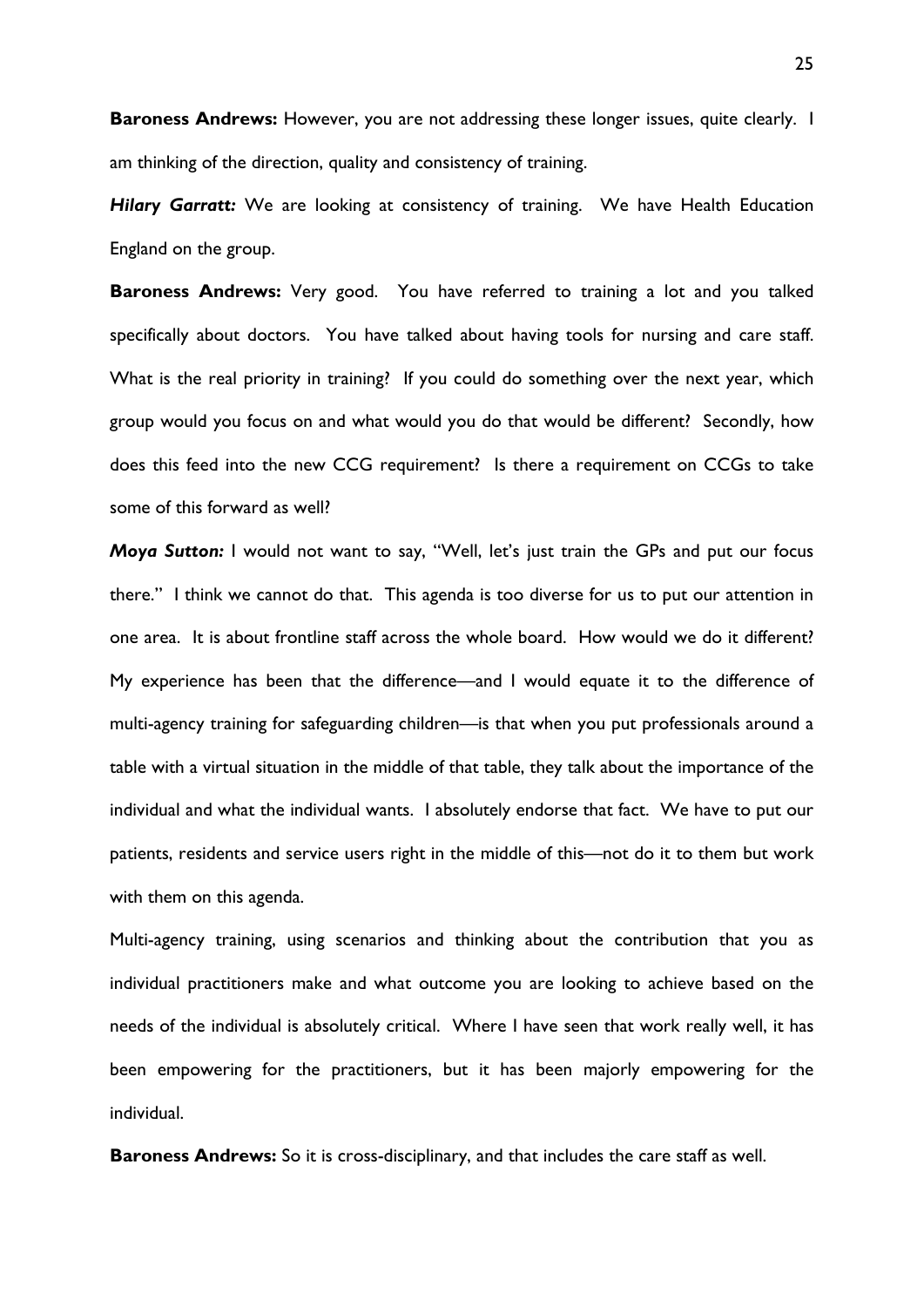#### *Moya Sutton:* Most definitely.

**Baroness Andrews:** Absolutely. And it is patient focused, with the patient with you helping to inform your own training.

*Moya Sutton:* Personally, I think there is great benefit from doing that. I am a real admirer of patients and families being involved in interviewing and recruitment. We know that the CQC new inspection regime with regard to outcome-driven care certainly for children is about really listening to the voice of the child and the family. We know that when the CQC inspect organisations against learning disability care, they will be taking patients and families with them. I think that this agenda is growing in its importance.

**The Chairman:** Thank you very much. Before you leave, could I ask you to send to the clerk the terms of reference that you mentioned and also the various pamphlets that you have referred to? It might be useful if we had a copy of them so that they can go into the record—and a copy of the membership of the steering group. Thank you very much.

### **Examination of Witnesses**

**Sheila Scott OBE**, Chief Executive, National Care Association, and **Nadra Ahmed OBE**, Chairman, National Care Association

**Q236 The Chairman:** Good morning. I do not know if you were present when we started the other session, but this is recorded and also transcribed. Welcome to this session and thank you for your written evidence. In your written evidence, you expressed the view that the Mental Capacity Act is one of the most important pieces of legislation relevant to care homes that has been implemented in recent years. Can you maybe just expand on that?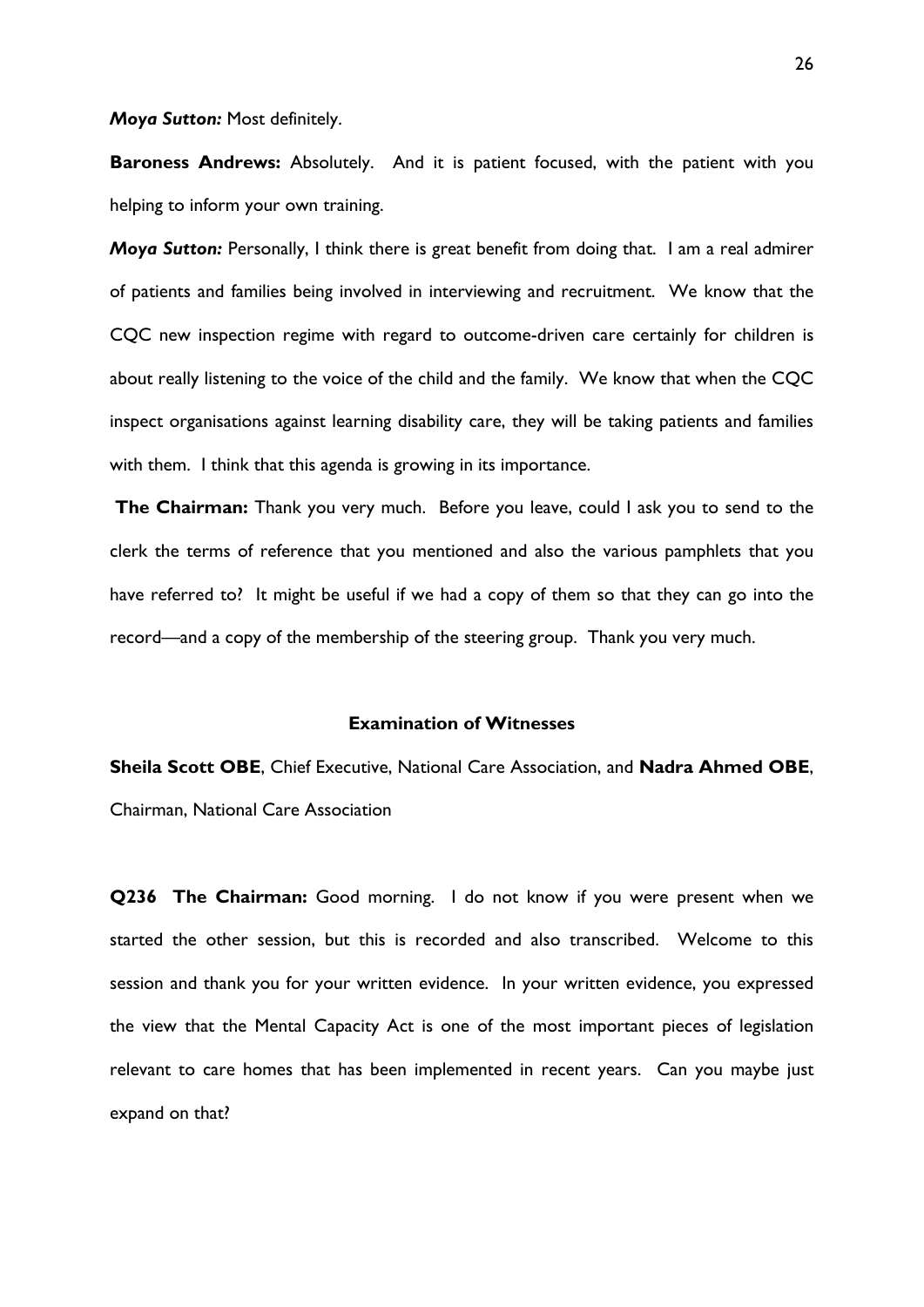*Sheila Scott:* Certainly. I truly believe that. The National Care Association believes that too, but I truly believe that this was the most important piece of legislation. We get a lot of individual pieces of legislation, but this was something new and ground-breaking. This was something that social care providers, often working alone, with various qualifications, could take, and if they implemented it properly, not only did it give confidence to the families of the people they were caring for who were being assessed under the Mental Capacity Act, but it also gave a framework within which care providers and their care staff could operate. They knew—or they know, because we have told them—that if they implemented it properly, if they made decisions within the best-interest framework, even if sometimes it did not work quite as well as they had anticipated, then they would be protected. The work that our members do is some of the most challenging work that there is: working with people with dementia and people with very serious conditions that mean that they do not have mental capacity. Before that, there was a bit of hit-and-miss. Now, we do not think it is hit-and-miss.

**The Chairman:** Do you have anything to add to that?

*Nadra Ahmed:* I would just endorse it. It was very welcome. Once we were able to get the message out, providers began to see the positive impact this could have within their services, and they have embraced it. It is an important piece of legislation.

**The Chairman:** You referred to best interests, but to what extent do you take into account the need to empower the residents?

*Sheila Scott:* Absolutely, and it is one of the most difficult decisions. This Act of Parliament did empower younger adults with learning disabilities in particular, particularly those where families and the staff of care homes were very protective, to do an assessment. Sometimes, the person had capacity to make an individual decision; for other more complex decisions, they do not have the capacity. However, how to implement this has been quite a challenge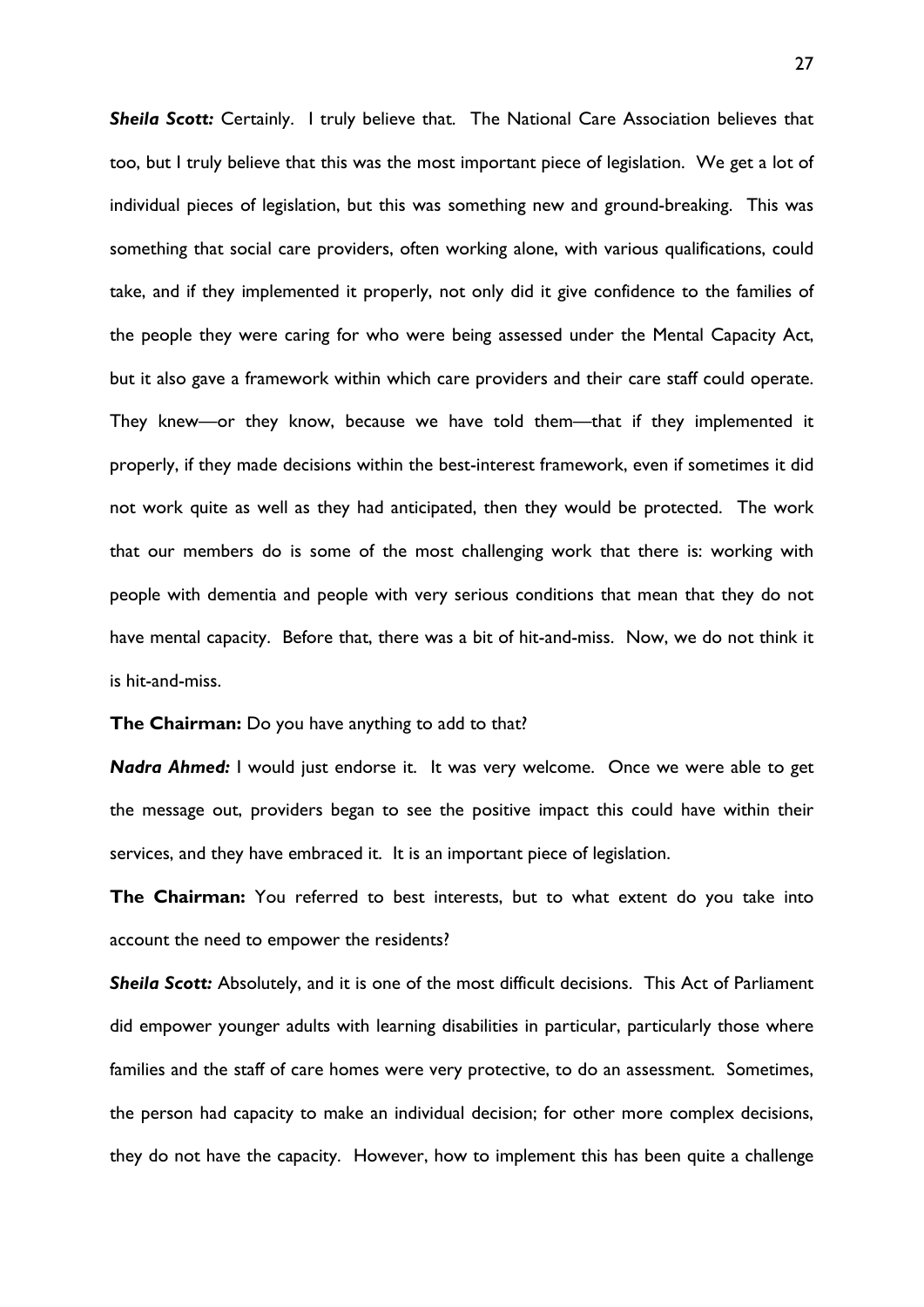for care homes, particularly those for younger adults. We undertook some awareness training in the very early days on behalf of the Department for Constitutional Affairs, and we had a parent who was also a care home owner who stood up and was very anxious about what was being said, in that she did not want anybody to be making the decisions for her daughter except herself. I happen to know that lady, and I know she has come a long way since then. Her daughter could not make complex decisions about a medical procedure, for instance, but she can make individual decisions. Sometimes those decisions are painful, particularly when it comes to people's social lives. I think for our members that is the most challenging thing: the care of younger adults with a learning disability who want to lead lives like everybody else, and the anxiety about whether they understand some of the decisions they are making.

**Q237 Baroness McIntosh of Hudnall:** It is very cheering, in a way, to hear your enthusiasm for the Act. We have heard that a lot. People have said this was an extremely enlightened piece of legislation; it was ground-breaking, life-changing and all of those things. What we also know is that the evidence is suggesting that there is a good deal of noncompliance, or difficulty in complying, amongst all those who have a responsibility to comply with it. I wondered whether you could tell us what you think this comes down to in terms of the perspective of your members, and how you can best model and promote good practice and what leads to that, and what are the things that are likely to lead to more compliance.

*Nadra Ahmed:* One of the most important bits about any piece of legislation, and what makes it work, is that everybody sings from the same hymn sheet. The compliance and the understanding must go across the board and not be just with social-care providers, just with families or just with clinicians. Wherever we have heard issues, it has been about this lack of multi-agency and multi-disciplinary working. That is very clear, because we talk about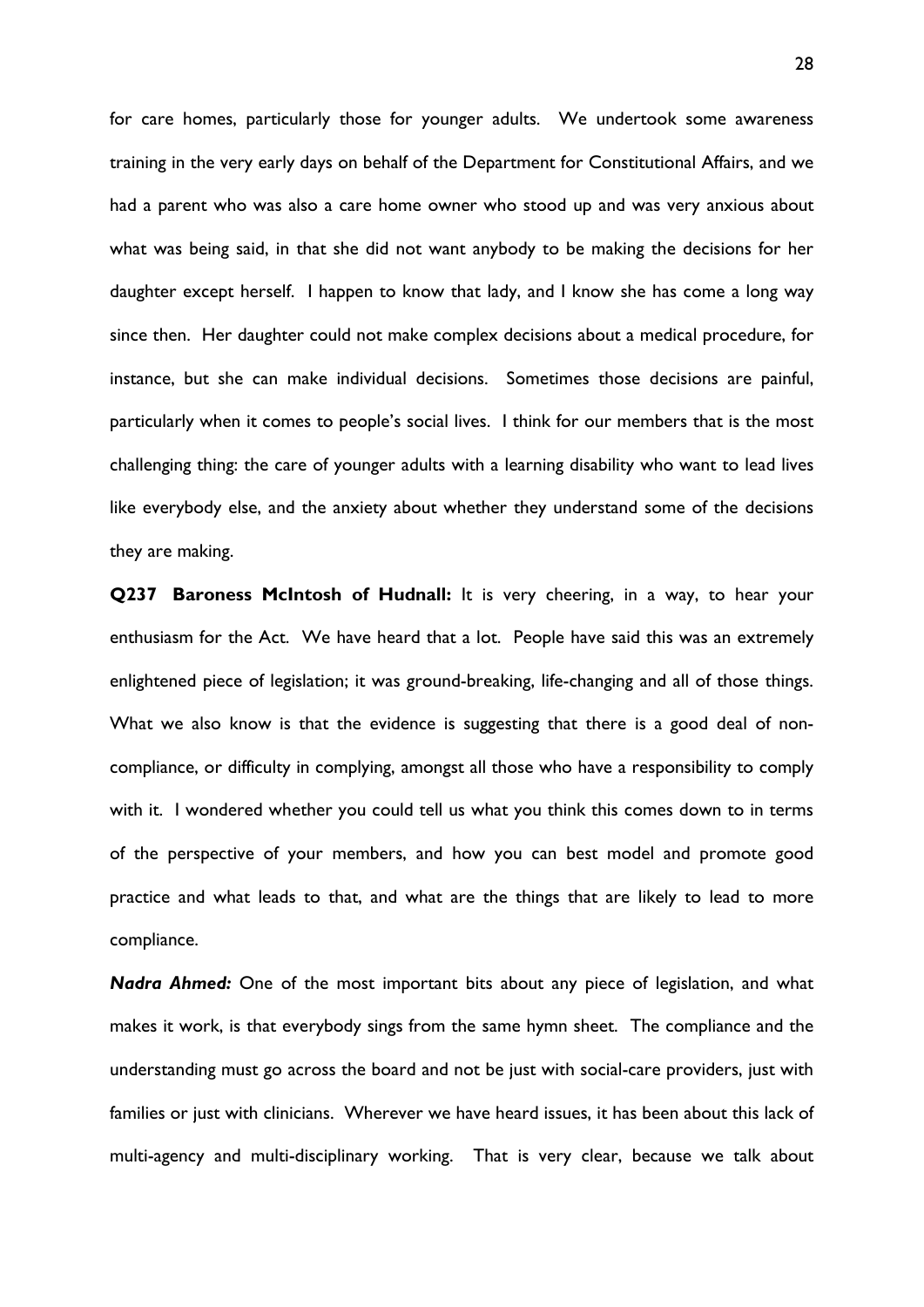integration but we do not understand and develop it in the right way in various areas. In some areas it works perfectly. When you look at training and education and the work that we undertook, we know that local authorities undertook it in different ways and, just getting the end of what was being said about GPs, they took it in a different way. One of the greatest barriers to anything working really well is when you are not putting the best interests of the service user at the heart of everything and multi-disciplinary work is going on around it without encompassing the good practice that might be coming from a social-care provider and not a GP, but the GP is not going to accept that because this is the way they understood it. Those are the main barriers that we find.

**Baroness McIntosh of Hudnall:** That is interesting as an analysis, but how do you begin to break through the walls of those silos? What are the mechanisms, or the tools, that you have to do that?

*Nadra Ahmed:* I was going to come on to say that. The best piece of work is to drive forward this working together. Training and education needs to take place not just in silos; it needs to be much more proactive about people working together and understanding the training, so the social care worker who does the Mental Capacity Act awareness training is the same as somebody else who may be working in a hospital or in the field. Indeed, why would parents not be involved in understanding what the Mental Capacity Act means to the wellbeing of the individual? When I ran care services, I had residents—those who wanted to—sitting in on my training. I had first-aiders among my residents—those that were able to complete that course. Some would walk in and out, but why would they not be involved in some of that if they choose to be so? There is a real public bit of this that we are missing. It always comes down to funding. I was talking to a local authority only yesterday about some piece of work, because there is money around for Mental Capacity Act awareness training, and they were telling me that the awareness training was not being taken up. I was talking to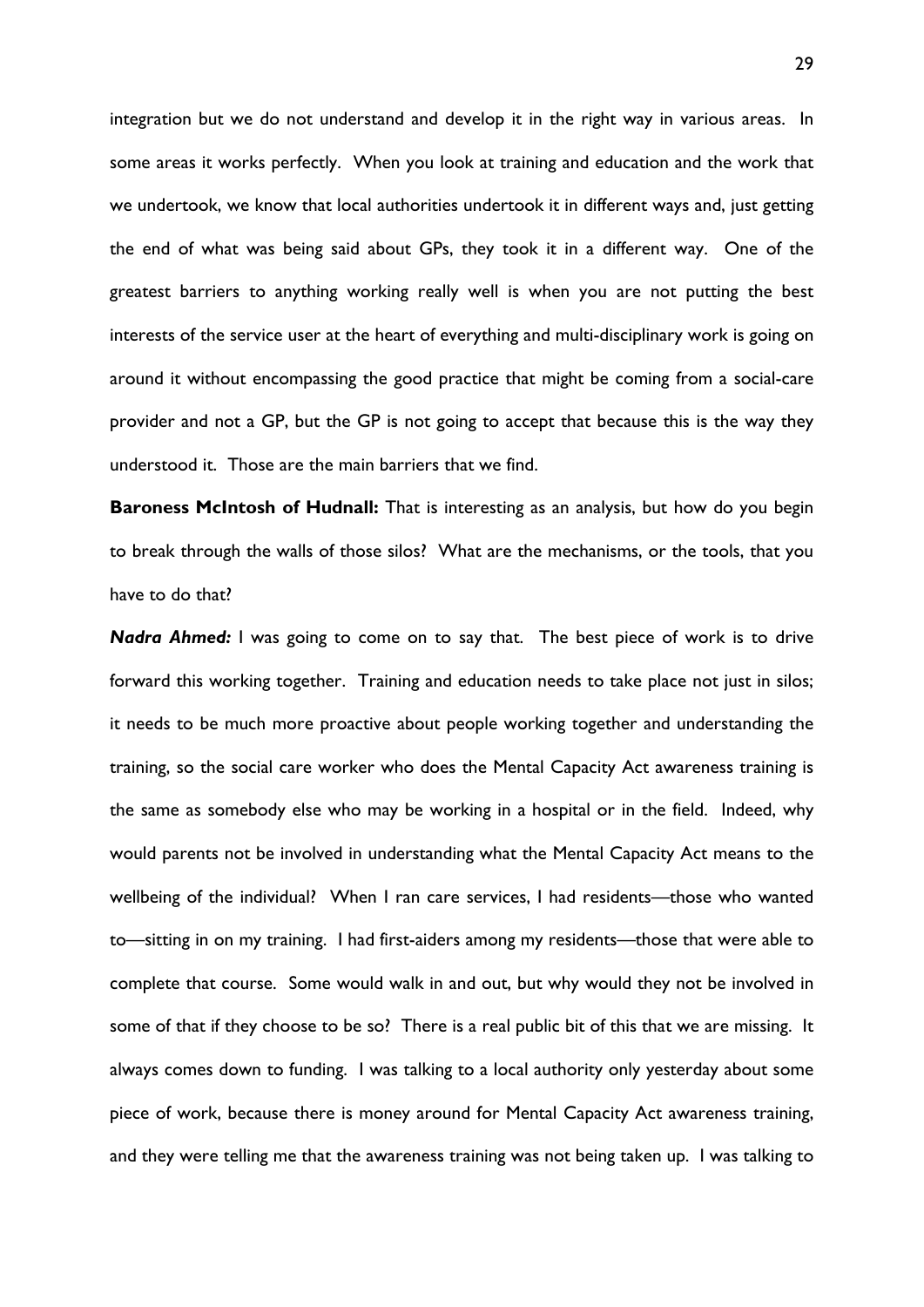them about, "How do we open this up, then? Can I push the boundaries here?" There are always reasons why it is ring-fenced.

**Baroness McIntosh of Hudnall:** I was going to say: can you? Are people willing to be pushed?

**Sheila Scott:** This is about confidence, is it not?

*Nadra Ahmed:* Yes. We are in conversation, and Sheila and I spend a lot of time pushing those barriers. We will continue to work at pushing those barriers, because if we really want integration and we really want to work this, then that is what we have got to do.

*Sheila Scott:* We need to empower our care workers. Some of them may not have the most advanced education, but we wanted to empower them because every one of them has to use this Act, because the person that is doing the caring sometimes has to make a very quick decision. We developed a manual, which the Department of Health saw at the time and were happy with, which looked at the functions of daily living first of all, because if somebody cannot make a decision about anything, you would be doing an awful lot of assessment and not much caring. We developed a way through that, and then an assessment for more complex decisions, just to simplify it and to give people confidence. I could send you a copy if you would like to have one. However, I suspect that for some people, particularly those leading very busy professional lives, this is just one more hurdle to get over. I have no basis for saying that; I suspect that that might be the case. I was invited to go and speak at a Royal College of Nursing conference about the Mental Capacity Act when the Act was being implemented. I am a nurse, so I can say this. Nurses did not want to take the responsibility: "It is clearly for other people." They have come a long way since then. I am sure that nurses use the Mental Capacity Act. As I was listening to the NHS people, I was thinking, "There is a lack of confidence here that perhaps we need to find a way forward with."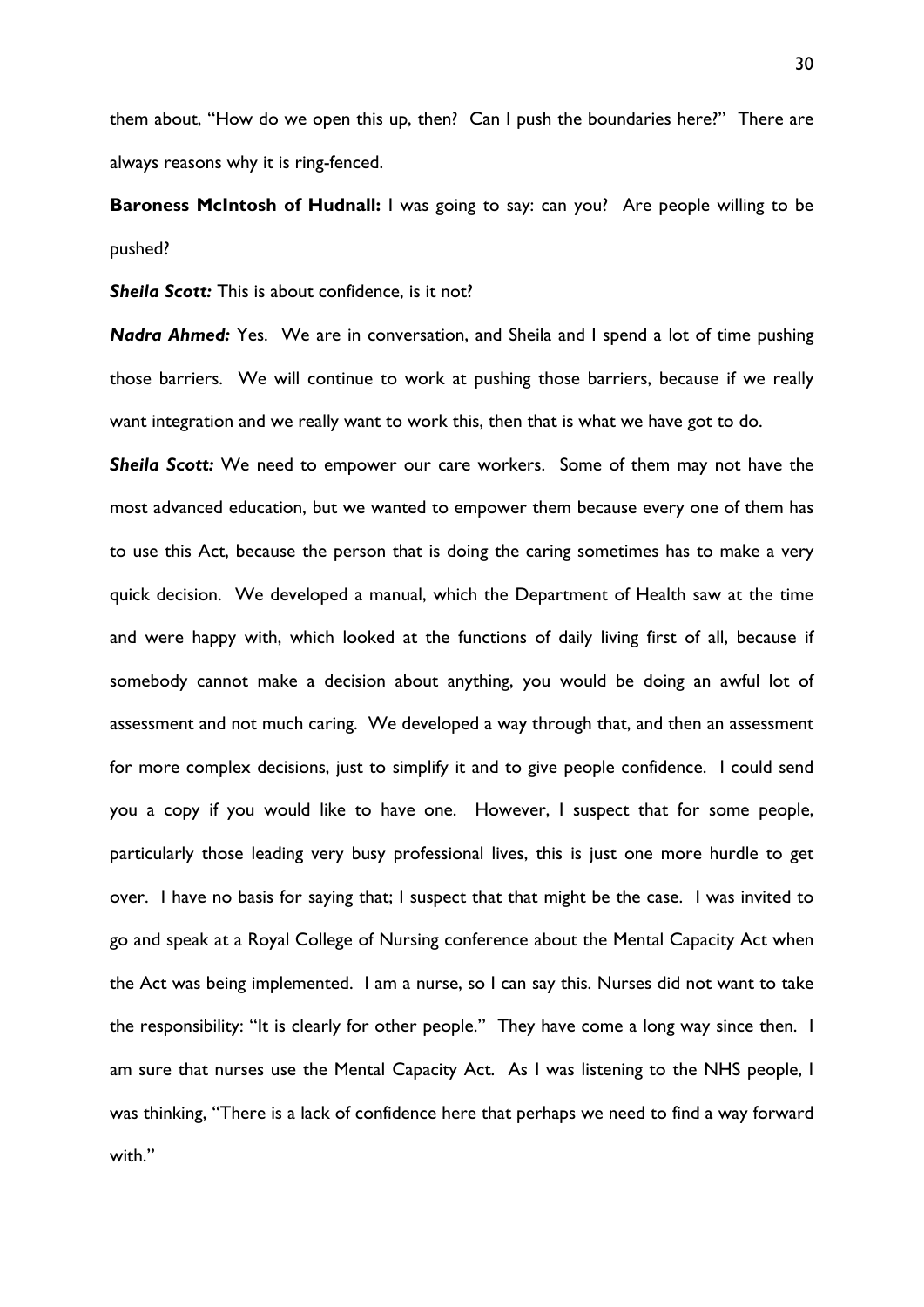**Q238 Baroness Andrews:** I was fascinated, Ms Ahmed, when you said there is a real public bit of this we are missing. I think you were talking about involving families in that sense too, but will the changes in the NHS—particularly the health and wellbeing boards and that opportunity for integration—make a difference? Will that create opportunities for you? *Nadra Ahmed:* I really hope so. I am a very optimistic person, so I really do hope so. The problem we have is that, as representatives of the social care sector, we find the barriers to get on to anything that works, like those health and wellbeing boards and the CCGs, are enormous.

**Baroness Andrews:** You are not invited, or you cannot get invited.

*Nadra Ahmed:* We cannot get invited. We try. We knock on doors, but there seem to be glass ceilings.

**Baroness Andrews:** Is that true now, when the health and wellbeing boards are being set up?

*Nadra Ahmed:* It is still true, yes.

**Sheila Scott:** Because we are providers.

*Nadra Ahmed:* When we speak at our events, where we have 200-plus providers sitting in a conference centre, we will say, "How many of you have engaged with your CCG?" We are lucky if we get one hand up. That is the barrier that we have. We really do feel very passionately about this. We are not talking about taking over the world; we just want a voice at the table, because there are a lot of care facilities out there—not all of them are members, sadly—and a lot of those people are doing really good work, and some of that practice can be shared and we can save money. We can actually save money with the NHS, because we do the Mental Capacity Act training for half the price that they are paying at this moment in time. I am not touting for work or anything like that; I am just saying that these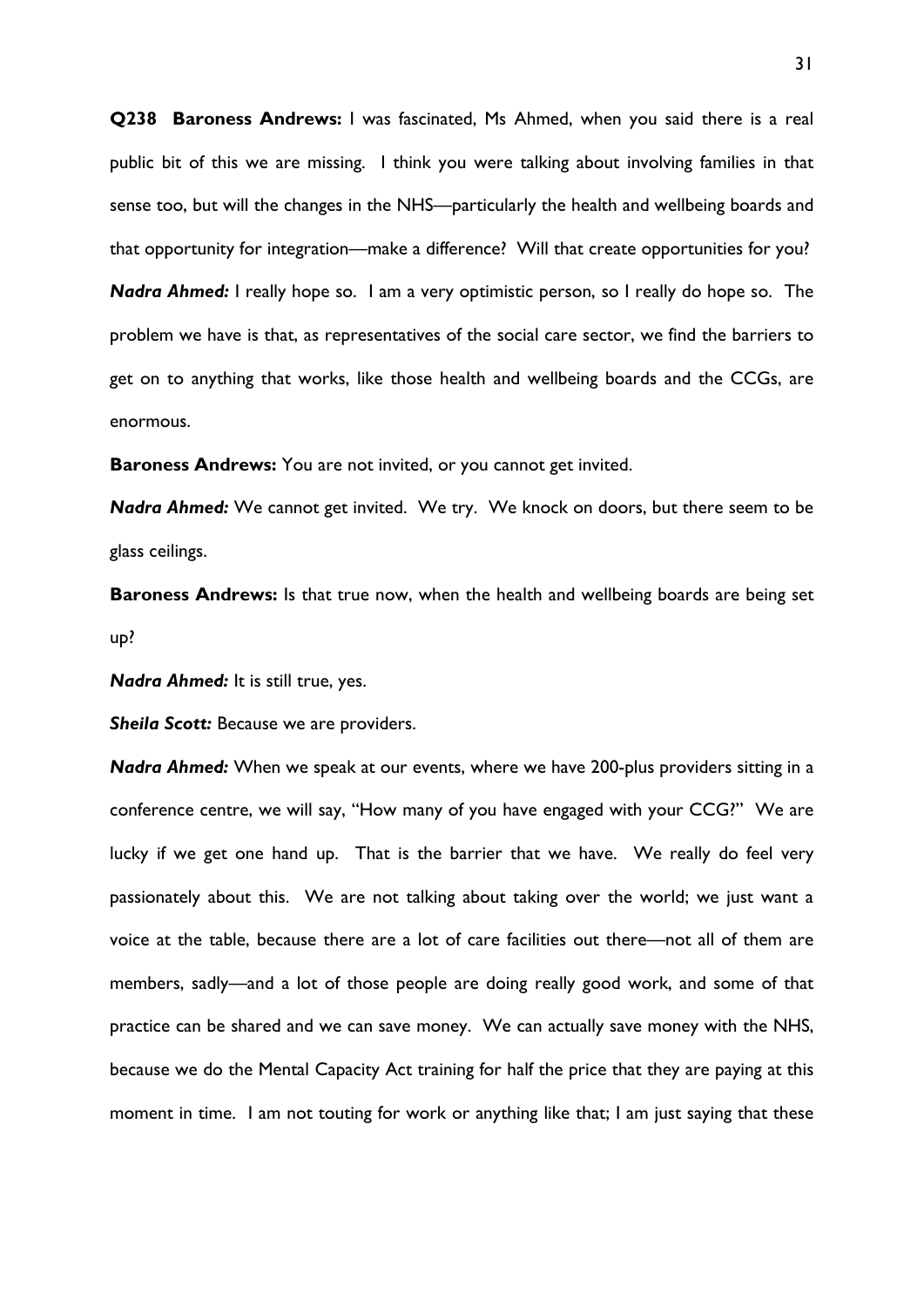are the little simple things. Sheila may be able to, but I cannot get to speak to a chairman of a CCG at the moment in my locality.

**Baroness Andrews:** Can we know exactly why? Is it that they are refusing your phone calls, or that you get blocked at some point?

**Sheila Scott:** It is because we are providers of services from the private sector.

*Nadra Ahmed:* It is because we are providers. We are seen as a conflict.

*Sheila Scott:* I think it is the private sector, maybe. Also, there are thousands of us, and I think sometimes people are nervous of engaging with us because they might have to engage with everybody, whereas we would like to think we could represent everybody.

**Q239 Lord Turnberg:** You spoke very movingly about the balance that has to be struck between enabling and protecting. I just wonder how you will get your members to do that in an appropriate way.

**Sheila Scott:** That is a really interesting question. Sometimes we are really enabling people to make their own decisions to move forward with their lives. That is particularly true of younger adults. Young people leave the education sector, and if they come into a care home, it is our duty to try to move them to independent living, and then later in life they will come back to us, but sometimes we are having to protect people. I do not know if this has been raised with you at all up until now, but many local authorities—the cynic in me would say it is for financial reasons—are trying to move younger adults from living in care homes to independent living. We do not object to that, but people need some serious training and support to move from life in a care home to independent living. This is the moment to do a Mental Capacity Act assessment to see if the right decisions are being made for the people who are having these decisions made. Local authorities are tending to make those assessments—or perhaps not—without consulting the people who are closest. They will say they are thinking about it, but they will not use our members to be part of that very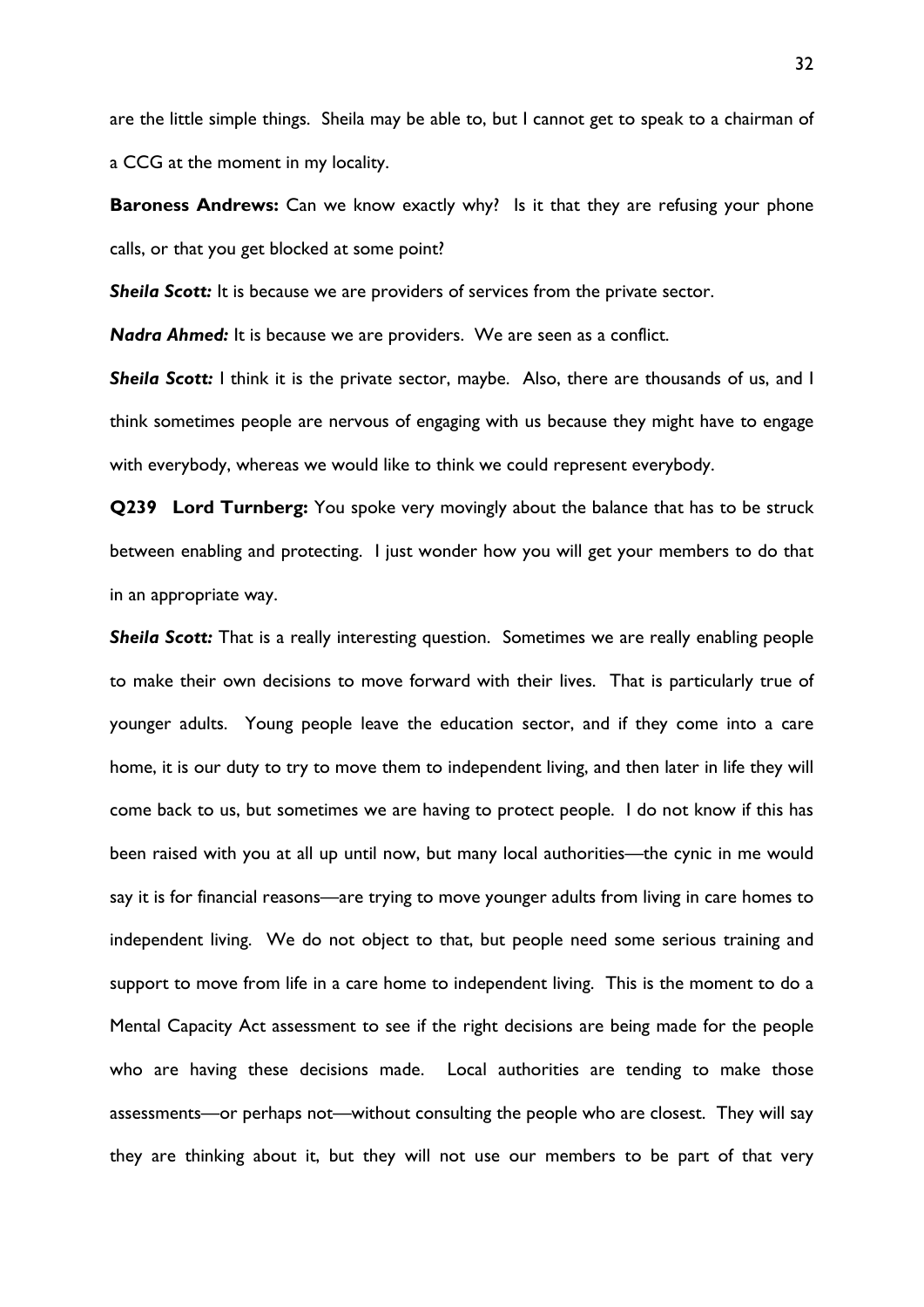important decision that is being made for younger adults all over the country. This has been going on for several years now.

Lord Turnberg: So, local authorities will say that people in one of your homes should come out.

### *Sheila Scott:* Yes.

Lord Turnberg: They do not ask. Do they say they are not going to pay for them anymore? Is that what it is?

*Sheila Scott:* They want them to go into supported living. That may well be right, but there need to be some fairly detailed assessments and support for those people. I am afraid that is not happening everywhere at the moment.

**The Chairman:** Are you saying that social workers do not engage with the care home staff in the assessment of residents?

*Sheila Scott:* Yes, I am.

*Nadra Ahmed:* We have heard of instances that are quite scary in that a provider has not even known. A social worker has come along and said, "I am going to take so-and-so out for coffee," and they have gone and shown them a facility and said, "This is a lovely flat. Would you not like to live here?" Of course, they are seeing that as a lovely, beautiful new environment, and at the point where they are making that assessment there is no call on a provider or the people who care for them to discuss it. As Sheila says, we are not against supported living, because for some people it is absolutely great and it is right and they are living very happily, but when you do an assessment you have to take into consideration why somebody is stable in that facility. They may be stable because of the support that they are getting around them during the time that they are there. If you take that support away from them, what will the impact be on them when they are living alone? I am a trustee of a very large learning disability service, and we had a very scary incident where this happened. Two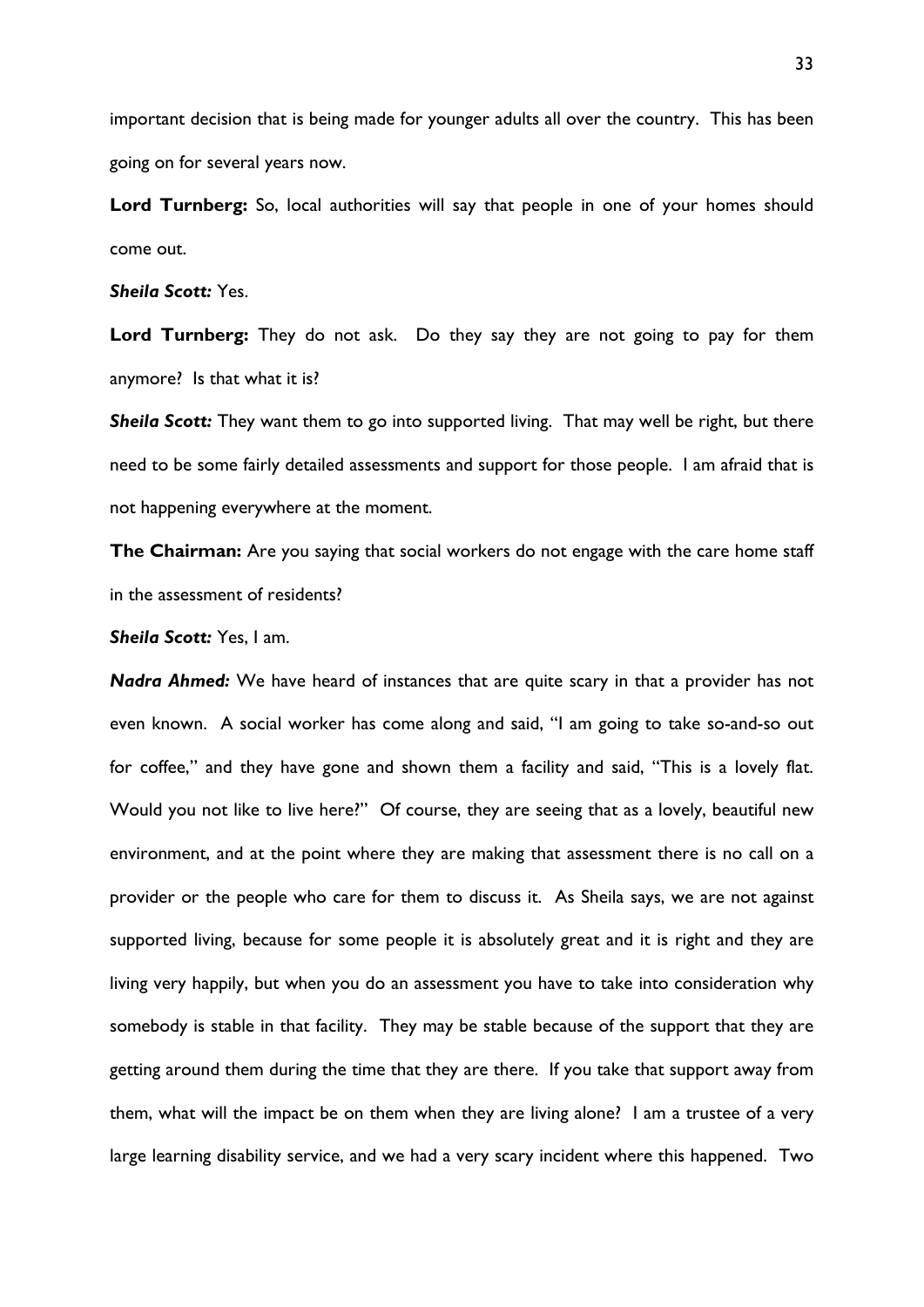young girls were put into a flat together. They looked like they were fine, and all the assessments were done. We had our reservations, but they were not taken into consideration. These two young ladies went to the local pub for a drink in the evening, got chatted up and handed over their address and phone numbers. That night, we got a very panicky phone call in the middle of the night from one of the girls because there were these lads hammering on the door. So, whilst we are not against it, we have to be really clear about what we are saying and how that capacity assessment is done. If it was done properly and our considerations were taken into the equation, they may still be living there but we may be more careful about how we protect them.

*Sheila Scott:* Families are often not included at this point either. I am not saying every local authority is doing this, but there are too many to feel comfortable with it.

**Q240 Baroness Shephard of Northwold:** In your sector, there are clear workforce issues. One of them is that there can be high levels of staff turnover and quite low levels of pay. There are implications, if there is a high turnover, for knowledge of the Mental Capacity Act. How do you advise your members to cope with that? I am not saying that it will be the same in every part of the country; I do know for a fact that in rural areas there is a problem, simply because the population is sparse. How do you cope with that? Do you just keep on with the training?

*Nadra Ahmed:* Training is one of the most expensive activities in a care service. If we did not do it, we would not be providing a quality service. There is no quick fix or easy answer to not going down that route. People are training. I think the high turnover has made people look at different methodologies of training, which includes e-learning. Whilst that is okay if you have got the baseline knowledge, for me, being an ex-teacher, that face-to-face interaction is much better. It is a dilemma. You are absolutely right. With the turnover, what happens is that, as a provider, you take somebody on; you do the CRB or DBS check,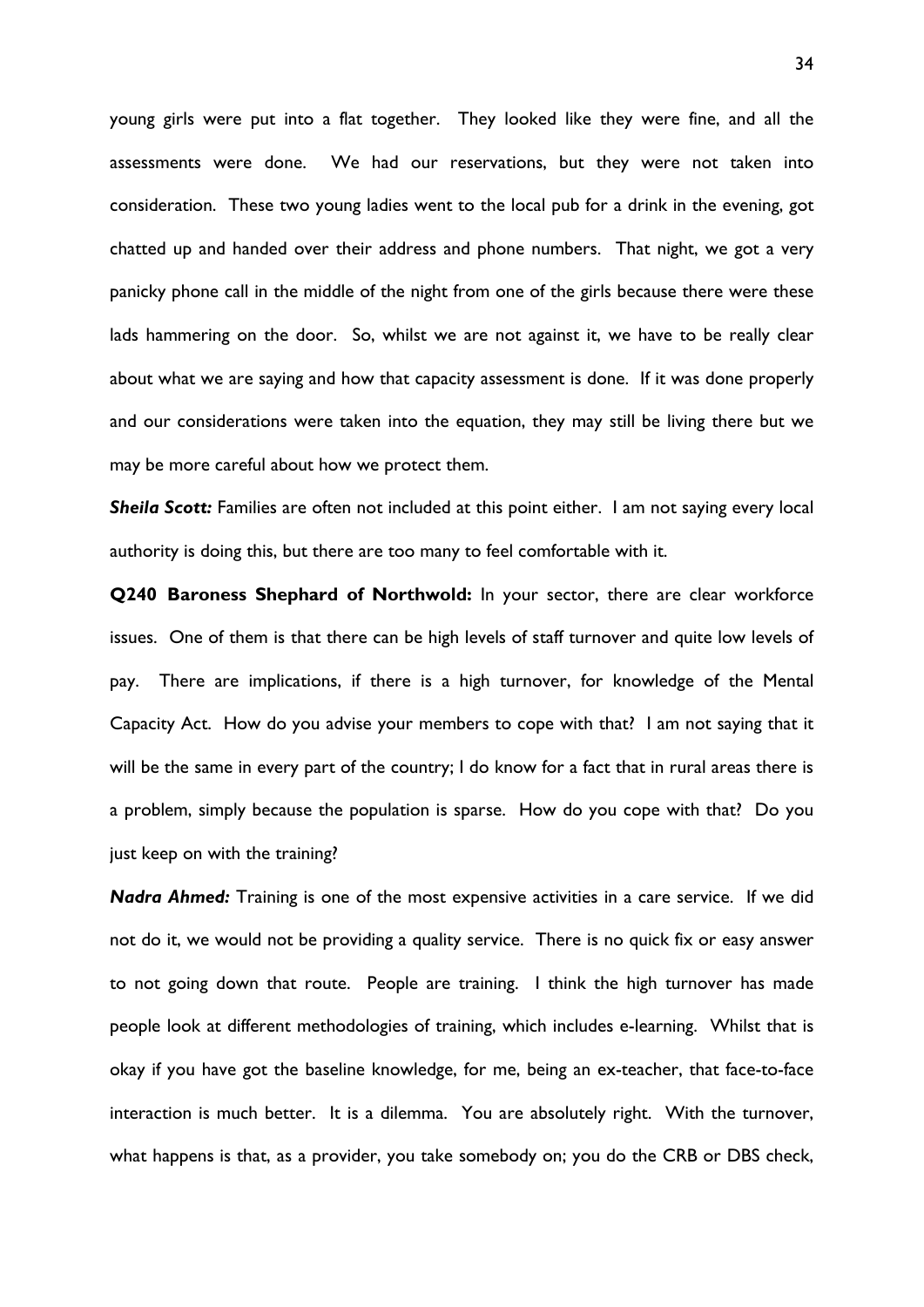which you are required to do; and then you do the five statutory training sessions with them. There is an investment in that person, but because of the pay scales or the situation, where that no longer suits the person, six months later they may be fishing around for another job and so you are doing it again. So, the providers are actually getting the trained and experienced people, which is fine. Mental capacity is not one of the first ones you put them through, but you do have that within the induction package. It is not a satisfactory answer, but I think it definitely is an issue. We see the Mental Capacity Act as being also something that is a protection for the staff. We are very keen that if you implement this properly and it is embedded in your service, you are protecting not only the service user but also the staff. That is where the quality agenda comes into our world.

**Sheila Scott:** This is a good moment, though, if I might, to mention that Camilla Cavendish has just submitted a report to the Department of Health. Work is just starting. Her recommendation of a basic certificate of fundamental care—I think that is what she called it—is something that we find quite exciting, because if you look at the Common Induction Standards that every new member of staff is supposed to have, they have got increasingly woolly.

#### **Baroness Shephard of Northwold:** Not practical, do you mean?

*Sheila Scott:* Yes. Thank you. This is the moment for us to be raising these sorts of issues with Ministers in the Department of Health about the training that is given around the Mental Capacity Act. I think it is there in the Common Induction Standards; it is just difficult to find it. I think it is there within the safeguarding part, but it should be part of that basic fundamental training that nobody can work unsupervised until they have had. They do not need to know it all, but they need to understand how you assess training, which is very simple and straightforward. The four points that demonstrate to whomever it is that this person can make a decision are fairly straightforward, and they just need to understand it.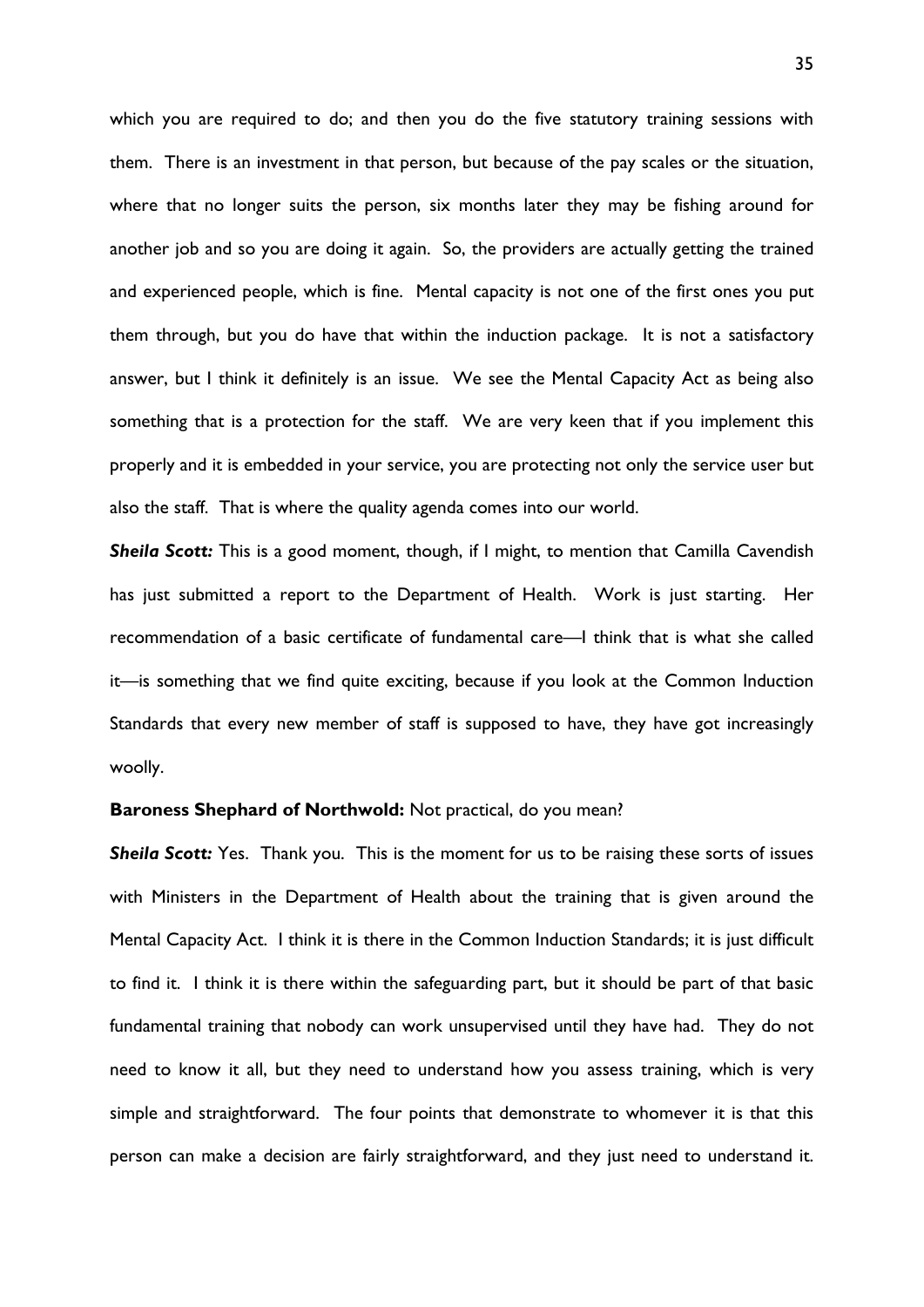At that stage in their working life they are not going to be making very complex decisions, but they will be required from time to time to make decisions, so it is something that they need to understand.

**Lord Swinfen:** I will stay on decisions. How are they handled on a day-to-day basis? What types of decisions are made by the frontline staff and what are passed up the chain of control and responsibility? When you have best-interest decisions to make, are they formalised and documented?

**Sheila Scott:** Yes. What I call the functions of daily living, which just gives a little protection to care homes, where an assessment is made on a regular basis, but not for every decision, as to whether or not that person has mental capacity, is one thing. I would anticipate that a decision about anything more complex than that would be made by a senior care worker, assistant manager or manager, and I would expect it to be documented. I have no doubts about that. There is no point in having this piece of legislation that gives a framework and protection both to service users and to the staff if you do not document it, because if you do not document it, it does not exist.

**Q241 Baroness Browning:** The submissions that we have received, which have been a great many, have focused on the need for simplification of the deprivation of liberty safeguards, either through amendment of the Act or the Code of Practice or the regulations. I wonder what your view on this is. Do they need to be simplified?

**Sheila Scott:** My view is that we all need to be singing from the same hymn sheet first. Other professionals may come into our care homes, either from the local authority or from the regulator, and say to one of our members, "That person is being deprived of their liberty and you need to apply immediately to the local authority" or in another area the local authority area will come and say, "No, this is wrong." Not everybody has a good understanding, because we still get plenty of phone calls about it, but I think we have a good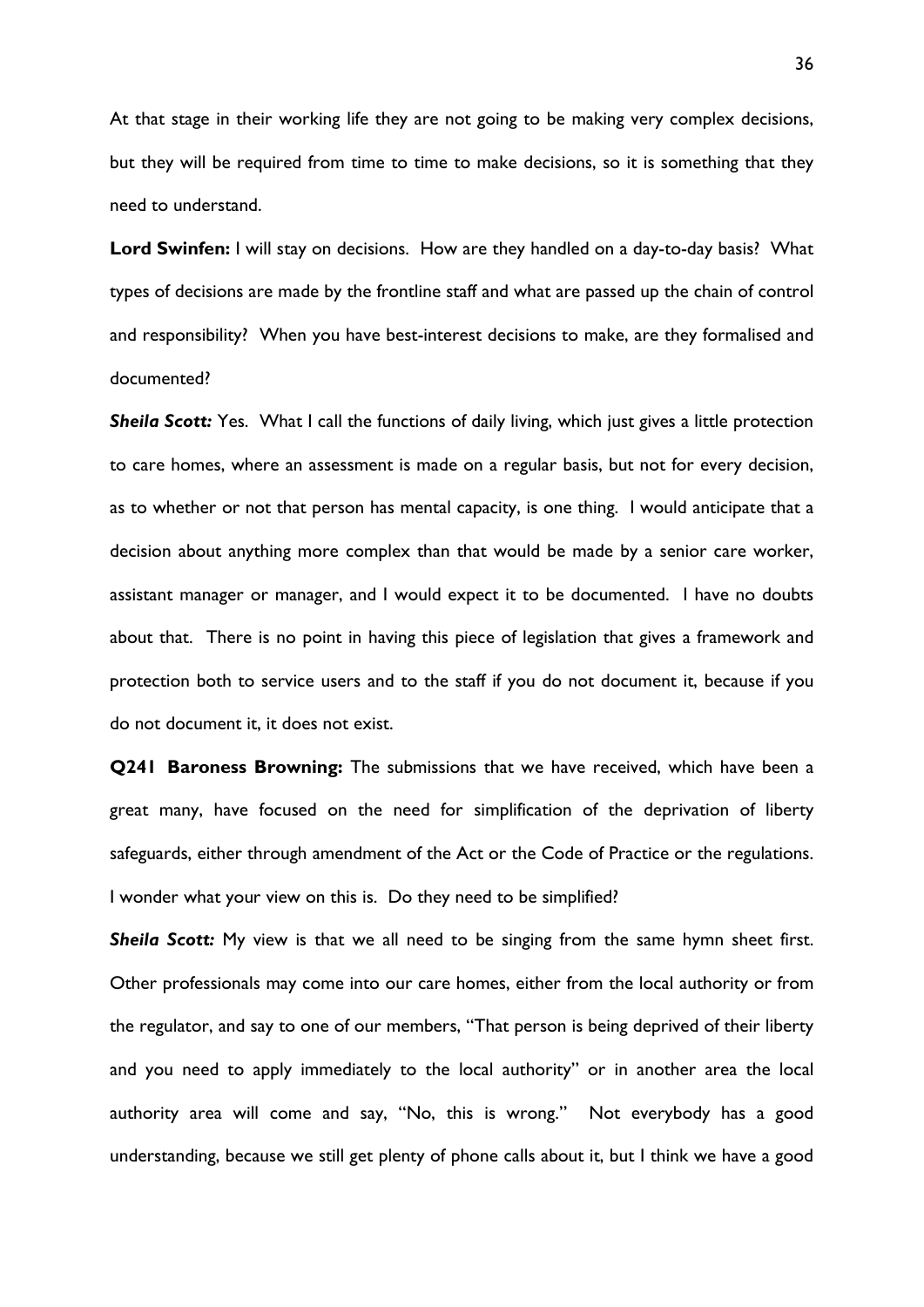understanding of what deprivation of liberty looks like. The first thing is that perhaps the regulator needs to make sure that all their staff have an understanding of what the Code of Practice says about what deprivation of liberty is. Secondly, everybody says how complex the paperwork is. I am not sure that that involves a change to regulation. I think it involves a complete review, not just of the public sector professionals but also the people who are involved with the assessments, to make sure. In many areas this has worked really well, first of all. Secondly, I have been surprised how many DoLS have been applied for and how many have been granted. I did not think there would be as many as there have been. I have to say I am not up to date with the figures now, but certainly in the early days I was surprised at how many people were the subject of DoLS. Apart from that, as long as everybody is working with the same understanding of how somebody is deprived of their liberty, I think that would be a really beneficial thing for us. We have got a couple of comments here from members who say the same thing: two different counties with two different interpretations of what a DoL looks like.

*Nadra Ahmed:* The concern would always be that, when you are going for simplification, you do not water things down; that this has been worked out. It is the implementation. It is the paperwork and the process. Perhaps that needs to be looked at in greater detail. It perhaps is a simplification of the process rather than the actual application. We are all blinded with science when it comes to paperwork now; there is so much of it and the bureaucracy is so great that people struggle with it. Perhaps that is more what we would be in line with.

**Baroness Browning:** Your main concern, then, is this variation in interpretation. I think you are going to get a question in a moment about definitions; l am going to leave that to the person who is going to ask you that.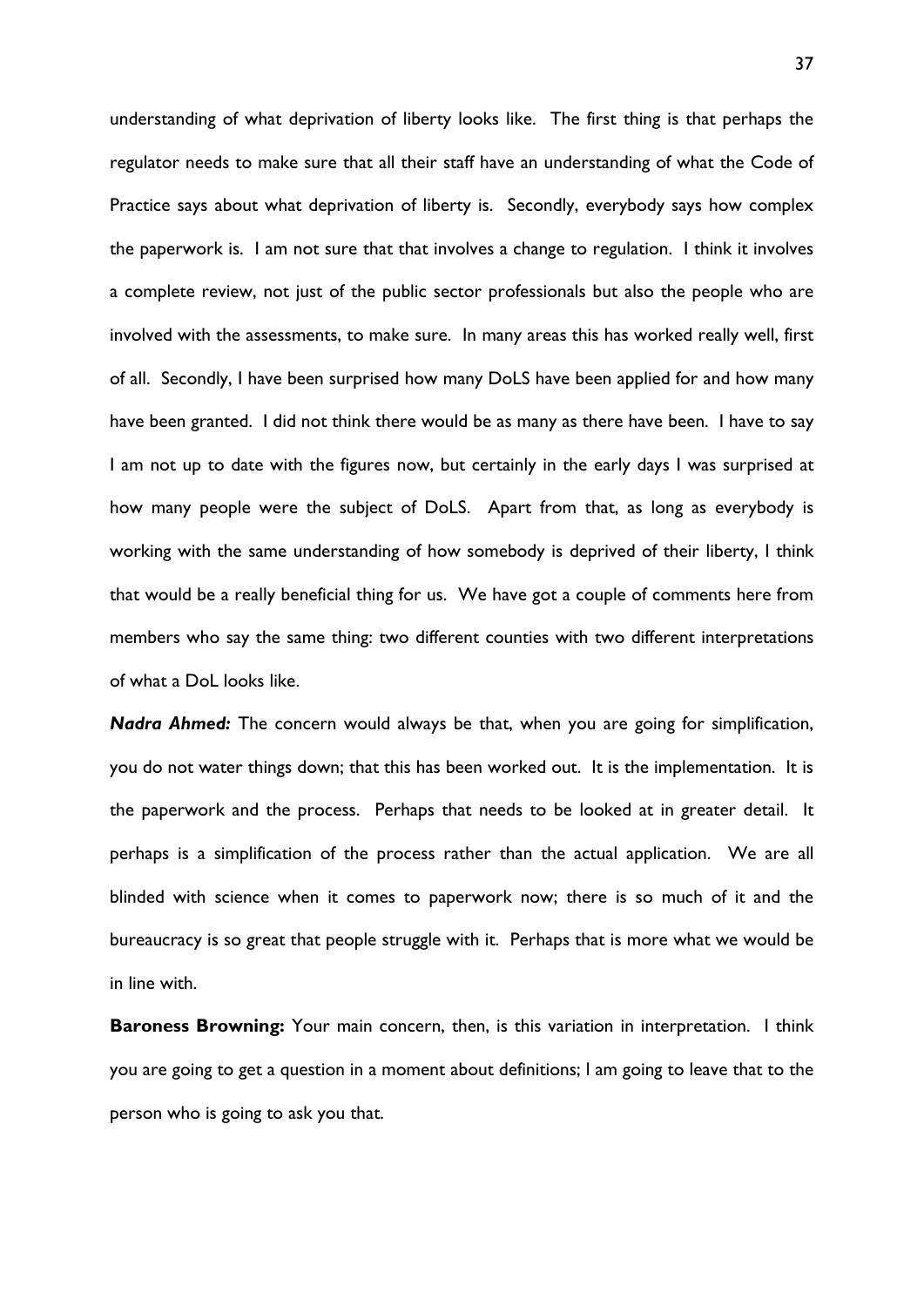**Q242 Baroness Barker:** It is very interesting, because I would say that the weight of evidence that we have had from a number of organisations—including the Alzheimer's Society, the College of Emergency Medicine and Mind—is that the numbers on DoLS are much lower than they had anticipated. For example, the Alzheimer's Society say there are about 200,000 people who have dementia, many of whom are in care homes; in 2012-13, there were just under 12,000 applications for DoLS, of which 50% were approved. They seem to think that is quite low. In that context and given what you said is a slightly different interpretation, what work have you undertaken to support people whom you work with in understanding how to meet their obligations under the Deprivation of Liberty Standards? I suppose that really means: how do they understand the law to apply in given situations?

*Nadra Ahmed:* Part of it is to do with the training, because we supply quite a lot of training and we still get quite a lot of requests for people to understand it. I do not know whether we have got specifics, Sheila, have we?

*Sheila Scott:* I was part of a working group with other people in the same position as me who were saying, "We do not think this applies to us, because people are not really kept in care homes. If you thought that people were being detained in care homes, then you would have to look for another arrangement." However, we worked this through, because then some of the fears that arose were that because somebody is assessed within a risk assessment as not being able to leave the home on their own, that does not mean to say that they are detained against their will; it means that they can go out but they just should not go out unescorted. We had a great debate about whether that applied to DoLS or not, and the expectation was at that time, and I think the guidance within the Code of Practice is, that as long as people can go out when they want to, or, if they cannot go immediately, as soon as possible afterwards when there is somebody available, that is not directly a DoL. It is not just about us—members of staff—going out with them; it is about family and friends being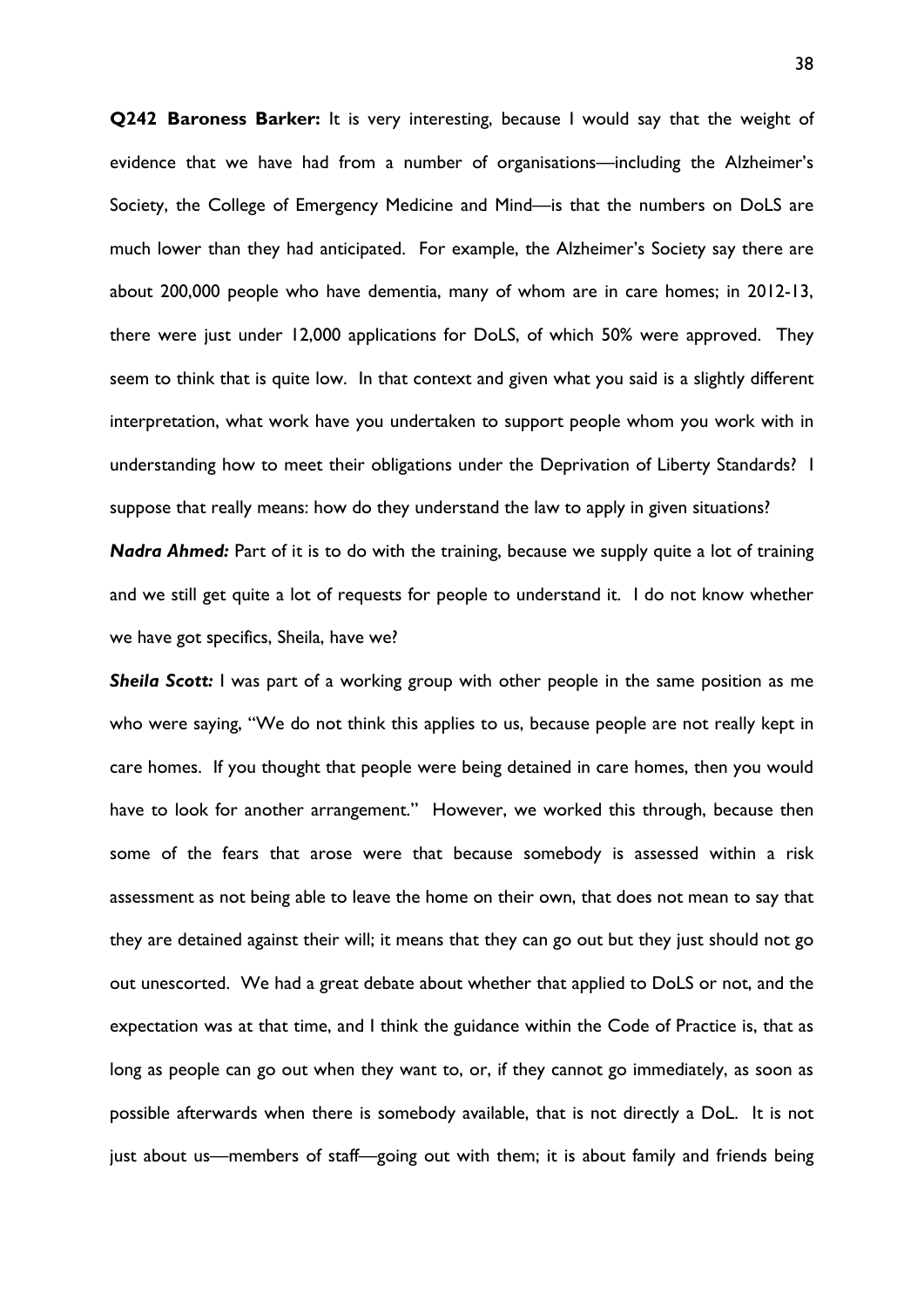able to go out with them as well, or volunteers or IMCAs. It is just about personal safety, say for a person with dementia. That is why we did not necessarily think that people would be subject to DoLS in most care homes. There have been different interpretations that have meant that DoLS have been made, but most of those have been granted at the request of the care home owner or manager, who wanted to be absolutely clear that, although this person could not go out, they had taken the appropriate steps. I know I am not necessarily answering your question, but I am trying.

**Baroness Barker:** I think you are perfectly highlighting to us what is lying behind some of these statistics, and that is extremely helpful to us. People seem to love the Act, but the application of it in practice has turned out to be very different.

*Sheila Scott:* Yes. I think that the Bournewood decision and similar decisions—we were part of another case—were about where people really were not allowed to do anything.

**Q243 Baroness McIntosh of Hudnall:** It was more than them not being allowed to do anything; in that case, it was also about them losing contact with people who were important to them. Could you just take the Bournewood example and consider, just briefly if you can, from your experience in your care settings, how the effect of DoLS would now change the way in which you might approach that particular obviously quite difficult situation?

*Sheila Scott:* We were involved in an appeal case where it was an older person who, for their own protection, was separated from their family. This is where the complications arise, is it not? I know the vast majority of, but not all, care homes want people coming in; they want visitors. It is only to protect people, normally from physical or financial abuse. I think that the vast majority of care homes welcome people coming in. I certainly did when I was a care home owner; I am sure Nadra did too. It is the best thing that happens when people come in. I know that it applies to some settings, but in the sorts of settings that we represent, I do not think what happened is likely to happen. We all have to have our wits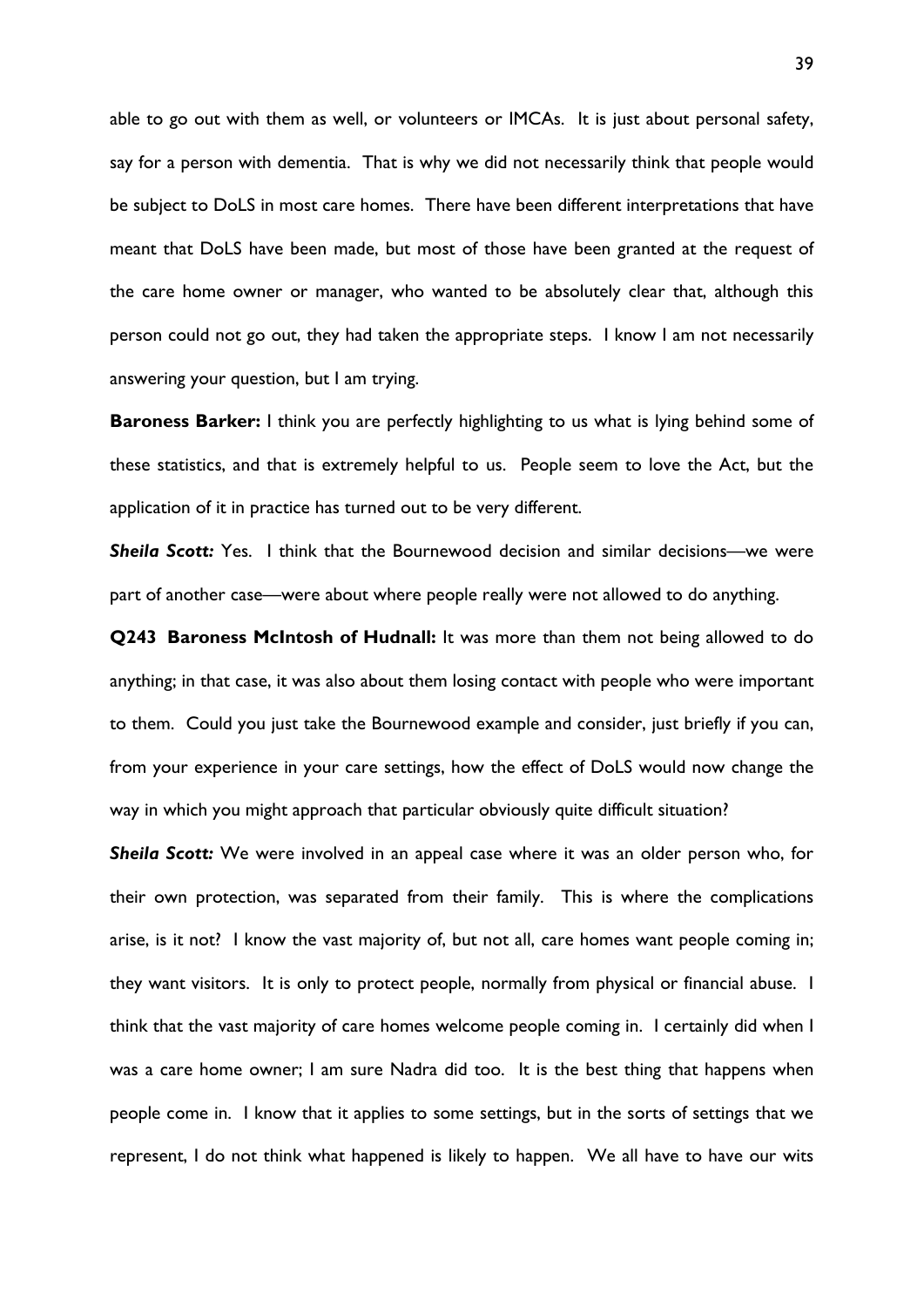about us all the time; that is why we have a regulator, to push that protection barrier some more. I just do not think that it is that normal for people from the outside world coming into a care home; there are always people coming in and out. I think there is some more protection than there was in the Bournewood case.

*Nadra Ahmed:* I know of a care home where there is a gentleman who becomes violent whenever his wife comes. It is a major issue. He becomes a different person. It creates massive tension in that home for all the staff to control after she has left. He does not go out with her, and the sons are in agreement that he does not, but that has caused a massive issue with the wife, because she feels that if he was allowed to have more contact with her, he would be calmer. But the evidence does not show that. She feels very much as though she has been isolated by this decision, which the sons are in agreement with, and they have the history. The home have done absolutely the right things in the way they have approached it, but it has created a tension.

**Baroness Barker:** Seven years in to this Act, are you confident that people would recognise a deprivation of liberty and would know what the safeguards are that should be put in place?

*Nadra Ahmed:* I am not sure I would be confident, but I think we do have a piece of work that needs to go on around the way the process is working.

**Sheila Scott:** I am confident that the people that we represent know.

*Nadra Ahmed:* Yes, our members get advice.

*Sheila Scott:* They know how far they take it, because it has not proved to be the challenge that I had expected, but I am not confident that everybody knows, and I am not confident that some other services—different services from ours—know. I do not think it is too big a challenge; I just think that people have not got the information yet. I was surprised to have sat there and heard people say, "It is early days." It is not early days. We are well in here.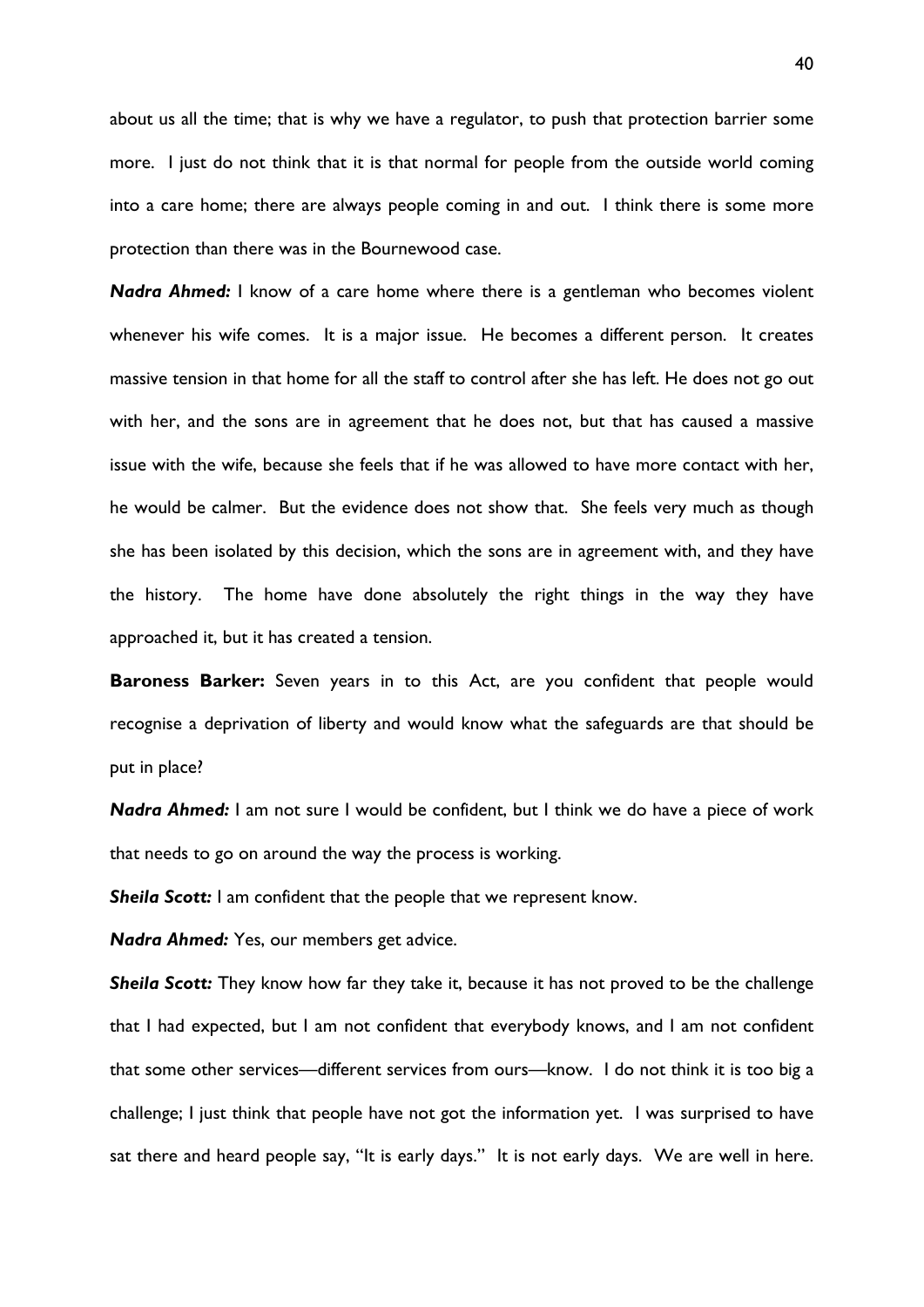Some more awareness-raising and some more training and education needs to be done, and I suspect it needs to be done by all of us together. I get more calls now about the ambulance service than I do about anything else. It is something new; people are more aware now. If somebody says, "My mother has said she does not want any active resuscitation to be going on," for instance, even though it is there in writing, ambulance staff are nervous of that. I have started to speak to the ambulance service's representatives just about the issue, not about training, but some joint training across the piece would be very helpful at this moment.

**Q244 Baroness Hollins:** Do you think your members get the appropriate combination of review, challenge and support about DoLS? If so, where from?

*Sheila Scott:* A lot of that responsibility lies with local authorities. Within our world, they are the lead authority. I would expect them to get it from us, but I would also expect them to be getting information from local authorities.

**Baroness Hollins:** I can see from your website that you do provide support to your members around such issues, but on the question of review and challenge, you would look to the local authorities.

### *Sheila Scott:* Yes.

#### **Baroness Hollins:** Do you think it is happening?

**Sheila Scott:** It happens from both sides. It is one of the areas where a home is confident to challenge a decision that is made if they think it is wrong, and obviously local authorities do. There is some additional challenge from the Care Quality Commission inspectors, because they have a responsibility to check out anybody for whom a DoLS has been decided. It is one of those areas that people are prepared to have a professional talk about when there is a CQC visit, because I think that happens on both sides; it is both from the regulator themselves and from the provider.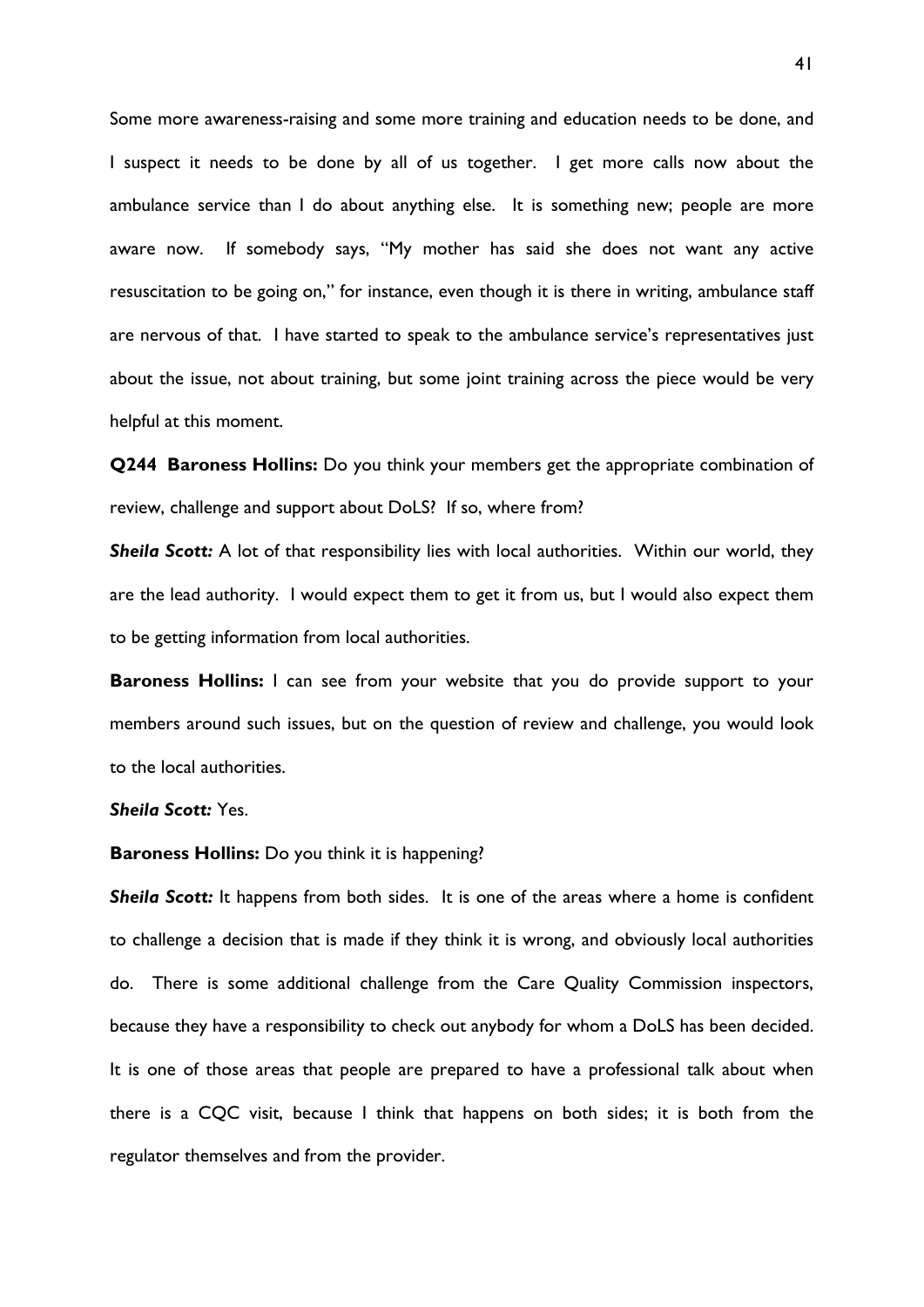**Q245 Baroness Andrews:** You have talked about the fact that you did not expect so many DoLS to be issued and you have talked a bit about many areas working well, but there are clearly big regional variations. I am just wondering whether you have any statistics that would allow us to see some of those patterns, and whether you can think of anything that can be done to address them.

**Sheila Scott:** I could write to you with more information. What has surprised us has been that there are some real regional variations about interpretation of the law and about paperwork—I would have thought the paperwork would be the same wherever—but also about what a DoLS is and what the responsibilities of the various parties are. One of our board members has raised quite frequently at board meetings the way DoLS is implemented in one particular area. She has got a care home in the North East and one in Somerset, so that is quite diverse. In one area she believes it is working the way it was intended to, and in the other area she thinks that the local authority is being over-strenuous in its actions.

**Baroness Andrews:** So, essentially, that is to say it is creating more DoLS. It is gold-plating, or misinterpreting—pushing the boundaries out.

**Sheila Scott:** That is what I think, yes.

*Nadra Ahmed:* There is too much inconsistency. A national understanding is not there at the moment.

**Baroness Andrews:** Is there anything that can be done with the Code of Practice or case studies or practice or further clarification or training or guidance? We know that is all a local variability as well, but thinking about the Code of Practice as the standard, is there anything that can be done?

*Sheila Scott:* There could be some much clearer statements around where a DoLS fits into, say, a care home for people with dementia. That does allow local interpretation. In my opinion, locking a front door is a normal safety precaution—I lock my own front door—but